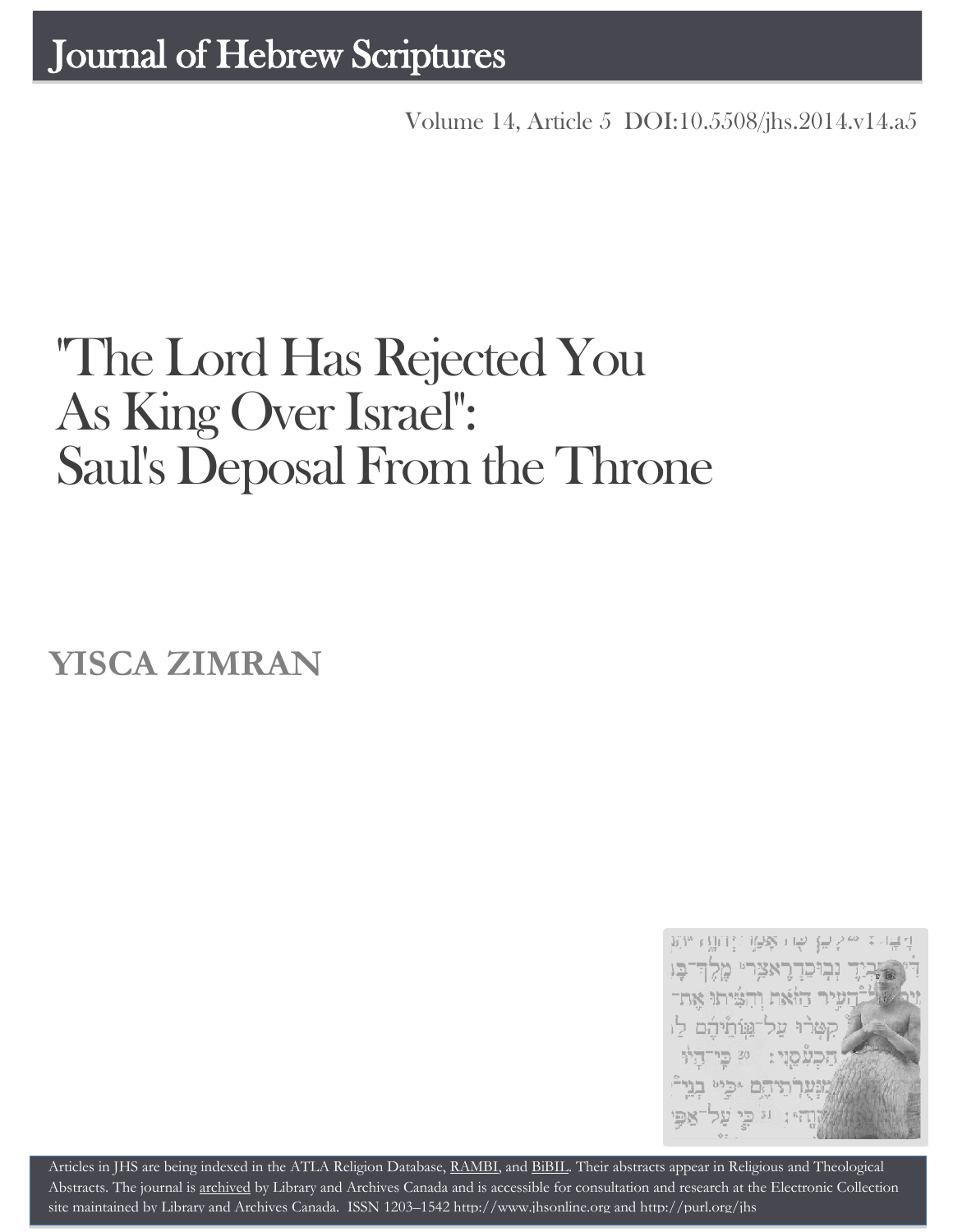## **"THE LORD HAS REJECTED YOU AS KING OVER ISRAEL": SAUL'S DEPOSAL FROM THE THRONE**

### YISCA ZIMRAN BAR-ILAN UNIVERSITY

#### **INTRODUCTION**

 $\overline{a}$ 

Adopting the methodology of New Criticism, this article presents a close reading of the way in which Saul's deposal from the monarchy is portrayed and explained in the extant text of Samuel.<sup>1</sup> The

<sup>1</sup> For a discussion of the book in its extant form, see W. Brueggemann, "Samuel, Book 1–2: Narrative and Theology," *ABD* 5:965–73 (966–68); J.P. Fokkelman, *Narrative Art and Poetry in the Books of Samuel* (4 vols.; Assen: Van Gorcum, 1981), 1:9–12; M. Garsiel, *The First Book of Samuel: A Literary Study of Comparative Structures, Analogies and Parallels* (Winona Lake, Ind.: Eisenbrauns, 1985); A.F. Campbell, *I Samuel* (FOTL; Grand Rapids, Mich.: Eerdmans, 2003), 1. For a review of this method, see A. Berlin, *Poetics and Interpretation of Biblical Narratives* (Winona Lake, Ind.: Eisenbrauns, 1994), 111–12; D.T. Tsumura, *The First Book of Samuel* (NICOT; Grand Rapids, Mich.: Eerdmans, 2007), 20–22. K.J. Dell ("Incongruity in the Story of Saul in 1 Samuel 9–15: A Methodological Survey," in G. Khan and D. Lipton [eds.], *Studies on the Text and Versions of the Hebrew Bible in Honor of Robert Gordon* [Leiden: Brill, 2012], 49–64) combines a diachronic and synchronic approach. On the book's compilation and editing, see, e.g., M.H. Segal, *The Books of Samuel* (Jerusalem: Kiryat Sefer, 1956), 6–28 (Hebrew); H.W. Hertzberg, *I & II Samuel* (OTL; Louisville, Ky.: Westminster John Knox Press, 1964), 130–34; P.K. McCarter, *1 Samuel* (AB 9; Garden City, N.Y.: Doubleday, 1980), 12–30; J.W. Flanagan, "Samuel, Book of 1–2: Text, Composition, and Content," *ABD* 5:957–65 (958–61); M. Garsiel, "The Book of Samuel: Its Composition, Structure and Significance as a Historiographical Source," in E. Ben Zvi (ed.), *Perspectives on Hebrew Scripture VII* (Perspectives on Hebrew Scriptures and its Contexts 15; Piscataway, N.J.: Gorgias Press, 2011), 148–73. For the positive representation of Saul's kingship created as a result of editing, see S. Abramsky, "The Representation of the Monarchy in Samuel and its Historical Background," *Beit Mikra* 20 (1975), 87–128 (97) (Hebrew); D.J. McCarthy, "The Inauguration of Monarchy in Israel: A Form-Critical Study of 1 Samuel 8–12," *Interpretation* 27 (1973), 401–12 (411–12); A. Bartal, *The Kingdom of Saul* (Tel Aviv: Hakibbutz Hameuchad, 1982), 154–59 (Hebrew); B.-Z. Luria, "Saul's Kingdom," *Beit Mikra* 37 (1992), 24–32 (Hebrew). For alternative approaches, see R. Rezetko,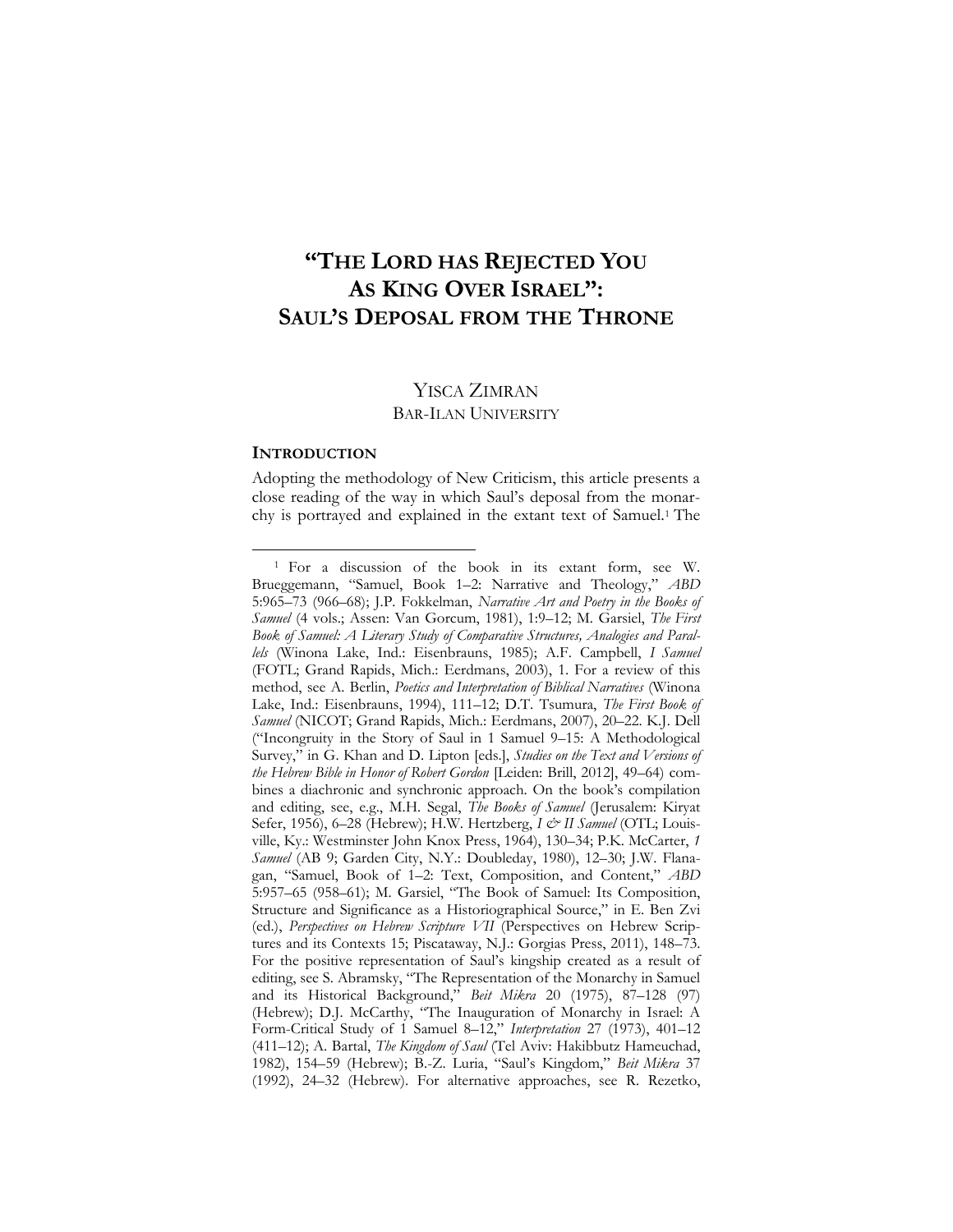analysis is guided by the premise that studying the final form allows the figures and events depicted in the book to be understood not only as part of that historical sequence described therein but also as part of the book's thematic stratum, and an embodiment of various subjects repeated throughout the work. <sup>2</sup> *Inter alia*, the book of Samuel addresses the issue of leadership by adducing the benefits and drawbacks of its various aspects and identifying an ideal system. Thus, on the basis of the proposed methodology, I will analyze the figure of Saul.

While various literary sources can be distinguished among the later editorial strata in the book—sources that, on occasion, preserve perspectives that differ from that which is created by their compilation into the final text—these sources will not be the focus of the present discussion. <sup>3</sup> Nor shall I discuss the text's historical background or investigate whether and how the events depicted in the book actually took place. I do acknowledge, though, that the way in which the text has been shaped presents a perspective concerning certain events that may at times differ from how those events might have been described at an earlier stage. 4

I will focus instead on one particular view of the monarchy that is reflected in the chapters dealing with Saul—namely, the binding authority that stands over the king. Other facets of the biblical attitude towards kingship deserve separate attention.<sup>5</sup>

The issue concerning Saul's deposal arises from his having been depicted as the ideal king at the beginning of his reign (1 Sam 9:2;  $10:23-24$ .<sup>6</sup> His representation, on several occasions, as the one chosen by God (cf. 1 Sam 10:24; 24:10; 2 Sam 1:14; 21:6) reinforces

**.** 

<sup>&</sup>quot;David over Saul in MT 2 Samuel 6:1–5: An Exercise in Textual and Literary Criticism," in A.G. Auld and E. Eynikel (eds.), *For and Against David: Story and History in the Books of Samuel* (Leuven: Peeters, 2010), 255– 71 (255–56); D. Edelman, "Saul Ben Kish, King of Israel, as a 'Young Hero'?," in J.M. Durand *et al.* (eds.), *Le Jeune Héros: Recherches sur la Formation et la Diffusion d'un Thème Littéraire au Proche Orient Ancien* (Göttingen: Vandenhoeck & Ruprecht, 2011), 161–83 (173–83).

<sup>2</sup> A.F. Campbell, *I Samuel* (FOTL; Grand Rapids, Mich.: Eerdmans, 2003), 23. For a survey of the themes discussed in Samuel, see, e.g., Tsumura, *First Book of Samuel*, 65–68; D.G. Firth, *1 & 2 Samuel* (Apollos Old Testament Commentary, 8; Downers Grove, Ill.: IVP, 2009), 4–48 and the references cited there.

<sup>3</sup> M. Garsiel, *The First Book of Samuel: A Literary Study of Comparative Structures, Analogies and Parallels* (Tel Aviv: Revivim, 1985), 15–16; M. Leuchter, *Samuel and the Shaping of Tradition* (Oxford: Oxford University Press, 2013), 9.

<sup>4</sup> Leuchter, *Samuel and the Shaping of Tradition*, 4.

<sup>5</sup> See, e.g., A.R. Johnson, "Hebrew Conceptions of Kingship," in S.H. Hooke (ed.), *Myth, Ritual, and Kingship* (Oxford: Clarendon, 1958), 205–35  $(205-14)$ .

<sup>6</sup> M. Elat, *Samuel and the Foundation of Kingship in Ancient Israel* (Jerusalem: Magnes, 1998), 105 (Hebrew).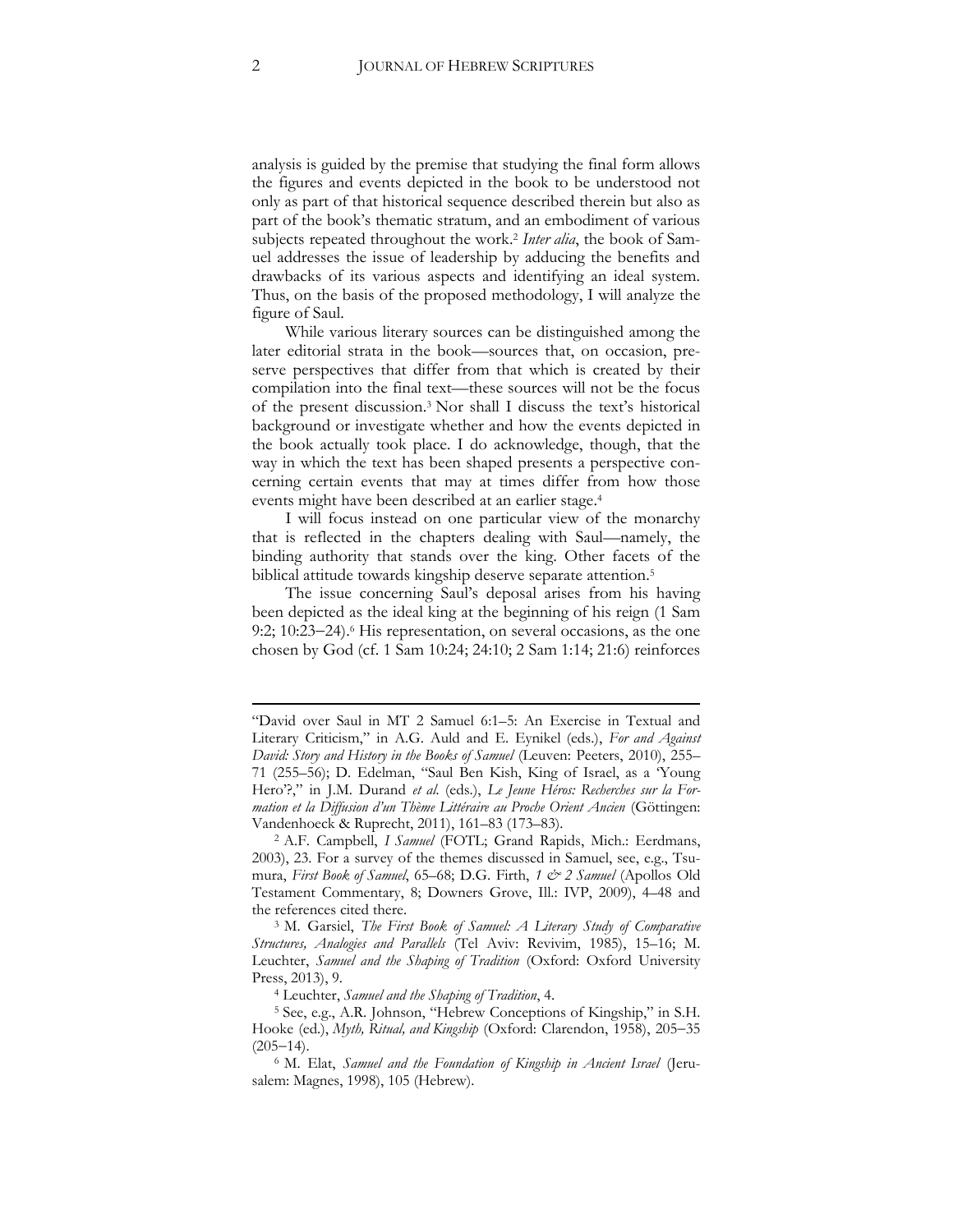the need to deal with the issue.<sup>7</sup> The abrupt transition from Saul's rule to that of David, together with the affinity between the two, also creates a similar need.<sup>8</sup>

#### **RESEARCH SURVEY**

 $\overline{a}$ 

The factors that led to Saul's rejection as king have long been discussed by scholars. Some remove the tendentious editorial strata in order to examine the historical reasons that may have stood behind Saul's deposal.<sup>9</sup> Many others accept the text at face value, maintaining that his downfall was a result of the way in which he dealt with the war with Amalek (1 Sam 15:10–11; 28:16–18). Among those who adopt this reading, some simply read the text as saying that Saul did not obey God's command.<sup>10</sup> Others emphasize the histor-

<sup>9</sup> Cf. Bartal, *Kingdom of Saul*, 18–19; A. Demsky, "The Confrontation Between Samuel and Saul and the Question of the Juridical Authority of the King," in Z. Talshir, S. Yona and D. Sivan (eds.), *Homage to Shmuel: Studies in the World of the Bible* (Jerusalem: Bialik Institute/Ben-Gurion University Press, 2001), 98–111 (111) (Hebrew).

<sup>10</sup> Cf. S. Yonick, *The Rejection of Saul as King of Israel* (Jerusalem: Franciscan Printing Press, 1970), 67; Z. Weisman, *Saviours and Prophets: Two Aspects of Biblical Charisma* (Tel Aviv: Hakibbutz Hameuchad, 2003), 82 (Hebrew); R.W. Klein, *1 Samuel* (1st ed. 1983; WBC, 10; Waco, Tex.: Word, 2008), 153, 155. For further studies, see D.M. Gunn, *The Fate of King Saul: An Interpretation of a Biblical Story* (New York: Continuum, 1980), 42–43, 56.

<sup>7</sup> M. Elat, "Saul at the Apex of His Success and the Beginning of His Decline: The Historiographical Significance of 1 Samuel 13–14," *Tarbiz* 63 (1994), 5–25 (18) (Hebrew).

<sup>8</sup> For the former, see, e.g., S. Japhet, *The Ideology of the Book of Chronicles and its Place in Biblical Thought* (trans. A. Barber; Winona Lake, Ind.: Eisenbrauns, 1989), 406; Garsiel, *First Book of Samuel*, 72–75; idem, "The Relationship between David and Michal, Daughter of King Saul," in M. Garsiel *et al*. (eds.), *Studies in Bible and Exegesis*, vol X, *Presented to Shmuel Vargon* (Ramat Gan: Bar-Ilan University Press, 2011), 117–33 (118) (Hebrew). See the repetition of the term נגיד in relation to David and Saul in 1 Sam 9:16; 10:1; 13:14; 25:30; 2 Sam 5:2; 6:21; 7:8. Note, however, the series of antitheses between the two figures, as pointed out by Garsiel (*First Book of Samuel*, 107–37). Scholars are divided over how to best understand the representation of Saul in Chronicles. See Japhet, *The Ideology of the Book of Chronicles*, 405–11; Y. Amit, "Saul in the Book of Chronicles," in M. Bar-Asher *et al.* (eds.), *Shai le-Sara Japhet: Studies in the Bible, its Exegesis and its Language* (Jerusalem: Bialik Institute, 2007), 3–15; S. Zalewski, "The Chronicler's Attitude Towards Saul," *Studies in Bible and Exegesis* 4 (1998), 55–70 (Hebrew); S. Abramsky, "Return to the Story of Saul in the Books of Esther and Chronicles," in S. Ettinger, Y.D. Gilat and S. Safrai (eds.), *MILET: Everyman's University Studies in Jewish History and Culture* (2; Tel Aviv: Everyman's University, 1983), 1:39–63 (45–46, 52–53, 56) (Hebrew). Regardless, it is clear that the Chronicler does not provide a reason for Saul's rejection. On 1 Chr 10:13–14, see Amit, "Saul in the Book of Chronicles," 7–8.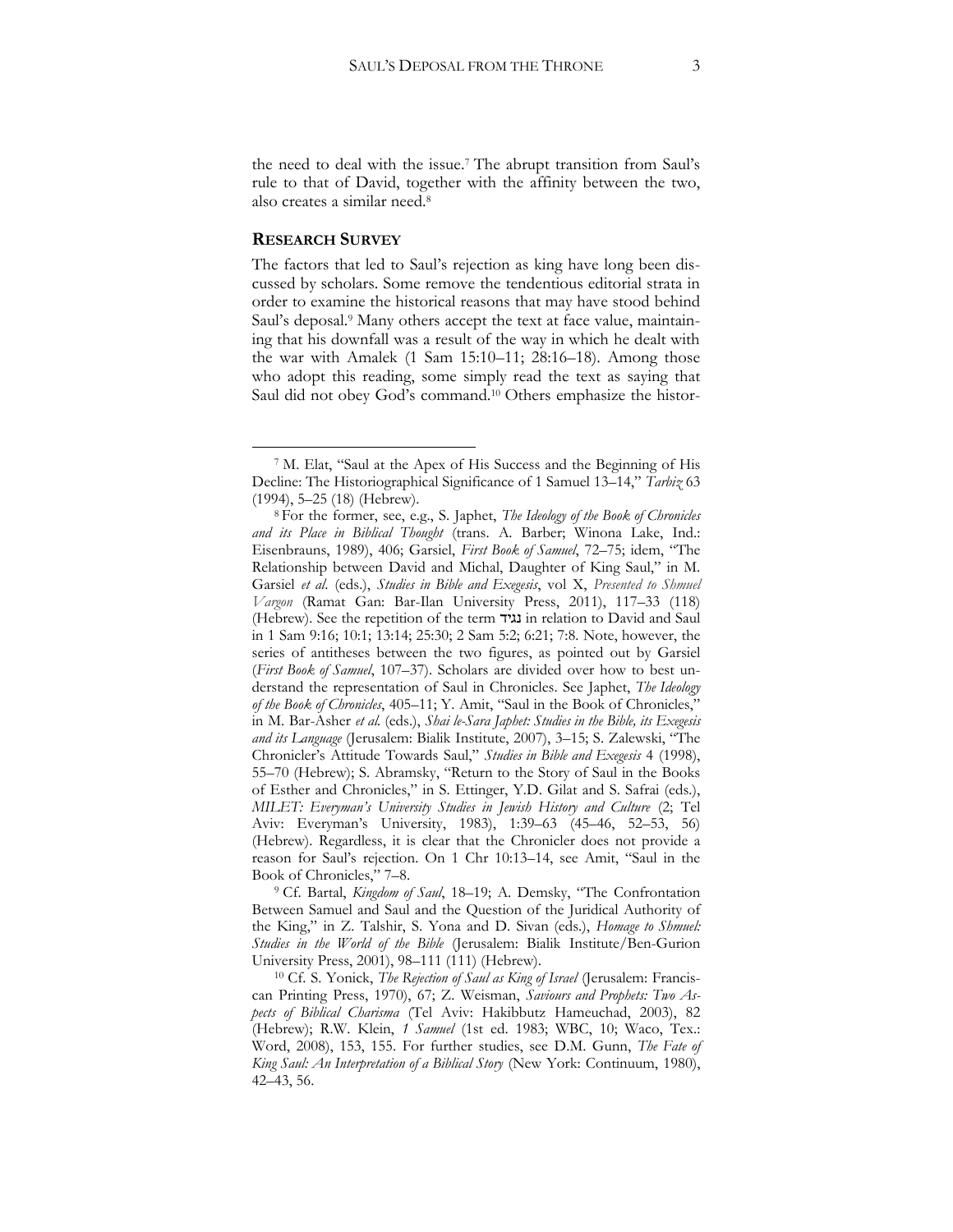ical background.<sup>11</sup> In contrast, some scholars attribute significance precisely to Samuel's words to Saul in 1 Sam 13:13–14 following Saul's first misdemeanor.<sup>12</sup> Some also regard his deposal as a consequence of the protracted deterioration of his reign.<sup>13</sup> D.M. Gunn uniquely proposes that Saul's fate was the result of the divine decision to prove to the people how problematic it can be having a human king.<sup>14</sup>

As I shall endeavor to demonstrate below, it is more likely that Saul was rejected due to the war against the Amalekites and its links with the events in the remainder of his life. In this article, I shall not simply draw attention to the reasons explicitly stated in the verses but will seek to reveal the essential elements that led to his deposal, as well as its justification. This was the direction taken by H.W. Hertzberg in his commentary on the book of Samuel, and I shall seek to elaborate on his view and refine it by shedding light on the surprising historical turning point in Saul's deposal as king. 15 During the course of the discussion, I shall address other questions, such as whether Saul was rejected simply because he sinned, and if so, whether a single transgression was sufficient grounds for his deposal, and why other kings were not rejected even though they too transgressed.<sup>16</sup>

<sup>11</sup> Segal, *Books of Samuel*, 108. See also U. Simon, "Saul and Jonathan: Two Forms of Leadership," in N. Ilan (ed.), *A Good Eye: Dialogue and Polemic in Jewish Culture* (Tova Ilan Jubilee Volume; Tel Aviv: Hakibbutz Hameuchad, 1999), 433–62 (461–62) (Hebrew).

<sup>&</sup>lt;sup>12</sup> Some scholars argue that chs. 13 and 15 depict the same event. See, e.g., A. Biram, "Saul's Rise to the Throne and the Crisis of the Kingdom," in Oz le-David: Kovetz meḥkarim be-tanakh mugash le-david ben-gurion bimelot lo shivʾim va-sheva shanim (Jerusalem: Kiryat Sefer, 1964), 211–26 (223) (Hebrew); H.P. Smith, *Samuel I & II* (ICC; Edinburgh: T&T Clark, 1912), 129–30; A.G. Auld, *I & II Samuel* (OTL; Louisville, Ky.: Westminster John Knox Press, 2011), 166. For a contrasting view, see Segal, *Books of Samuel*, 107; S. Bar-Efrat, *1 Samuel* (Jerusalem: Magnes, 1996), 195–97 (Hebrew). The way in which the events are portrayed, however, suggests that we are dealing here with two separate occasions that exhibit certain affinities concerning Saul's mode of leadership. While the house of Saul loses its guaranteed right to the throne in ch. 13, the sentence becomes even more severe in ch. 15, when the kingship is taken from Saul himself and given to someone else while he is still alive. See Klein, *1 Samuel*, 155; Garsiel, "Relationship between David and Michal," 133 n. 48. Cf. Gunn, *Fate of King Saul*, 67. Cf. Y. Amit, " 'The Glory of Israel Does Not Deceive or Change His Mind': On the Reliability of Narrator and Speakers in Biblical Narrative," *Prooftexts* 12 (1992), 201–12 (209).

<sup>13</sup> Garsiel, *First Book of Samuel*, 77–93.

<sup>14</sup> Gunn, *Fate of King Saul*, 123–25.

<sup>15</sup> Hertzberg, *I & II Samuel*, 133–34.

<sup>16</sup> Gunn, *Fate of King Saul*, 43–45; Auld, *I & II Samuel*, 181.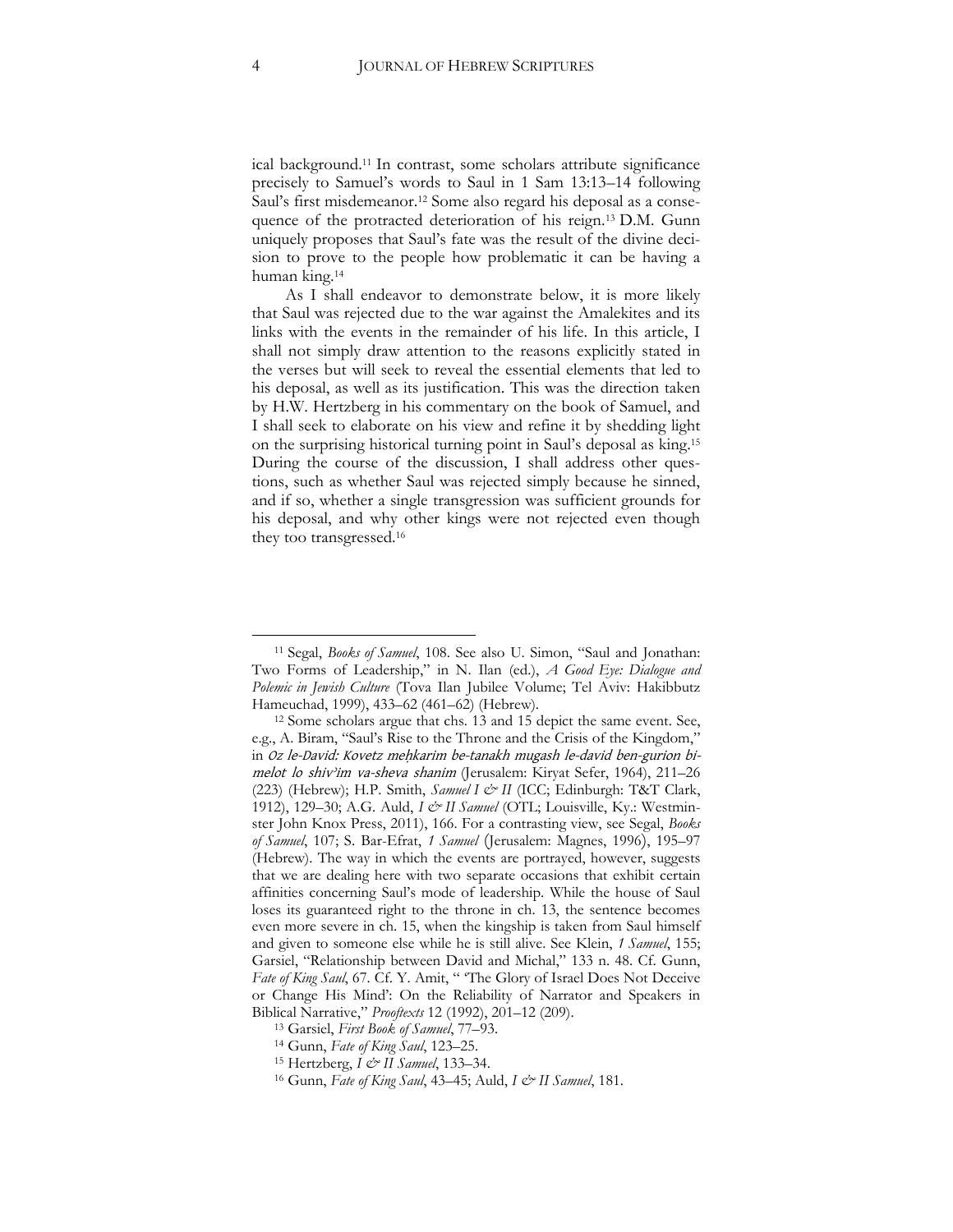#### **THE WAR WITH AMALEK**

 $\overline{a}$ 

1 Sam 15:2–3 recounts how Saul was commanded—by Samuel in God's name—to " 'attack Amalek and proscribe all that belongs to him. Spare no one, but kill alike men and women, infants and sucklings, oxen and sheep, camels and asses.' " <sup>17</sup> In other words, Amalek was to be destroyed in his entirety—family, estate, and property.<sup>18</sup> The verses are formulated in such a way as to highlight the precise nature of the injunction and the imperative to fulfill it: the prophet's command is quoted as direct divine speech—a comparison with 1 Sam 10:1 and 15:17–19 making its distinctive character clear. The command itself also commences with a reference to צבאות—a designation of God linked to His "militaristic" attributes <sup>19</sup>—, which anticipates the specific orders that will be contained in the ordinance. An allusion then follows to Amalek's war against Israel after the exodus, justifying the command by anchoring it to a specific historical context. The decree of total proscription is clarified by the unequivocal prohibition on sparing Amalek and his possessions, as well as by the use of a merismus.<sup>20</sup> The configura-

<sup>17</sup> Cf. Z. Zemarion, "Saul and Amalek," in B-Z. Luria (ed.), Sefer Prof H.M.I. Gevaryahu: Meḥqarim ba-miqra u-ve-maḥshevet yisrael mugash lo behagio le-seyva (2 vols.; Jerusalem: Kiryat Sefer, 1991), 1:116–20 (118) (Hebrew). Quotations from scripture are taken from the NJPS.

<sup>18</sup>Yonick, *Rejection of Saul*, 46, 48–53; Fokkelman, *Narrative Art*, 2:88; A. Malamat, *Mari and the Early Israelite Experience* (Oxford: Oxford University Press, 1984), 78 n. 35; Bar-Efrat, *1 Samuel*, 198; Auld, *I & II Samuel*, 167. But cf. Segal, *Books of Samuel*, 120; Leuchter, *Samuel and the Shaping of Tradition*, 53. In the biblical text, the root ם"חר can signify both the consecration of an object or person to God as well as the destruction of that object or person. See D. Yellin, "The Full Contronym in the Bible," *Lešonenu* 5 (1938), 276–94 (292–93) (Hebrew); N. Lohfink, "חרם, "*TDOT* 5:183–88; *HALOT*, 1:353–54, s.v. חרם§ 1 ;M.Z. Kaddari, *Dictionary of Biblical Hebrew* (Ramat Gan: Bar-Ilan University Press, 2006), 352, s.v. חרם §1 (Hebrew); *DCH* 3:317–18, s.v. חרם§ 1. Klein (*1 Samuel*, 148) adduces both meanings. See also R. Achenbach ("Divine Warfare and YHWH's Wars: Religious Ideologies of War in the Old Testament," in G. Galil *et al*. [eds.], *The Ancient Near East in the 12<sup>th</sup>–10<sup>th</sup> Centuries BCE: Culture and History* [AOAT, 392; Münster: Ugarit Verlag, 2012], 1–26 [16–26]), who draws attention to the development that the concept of proscription underwent over the course of time. Cf. the way in which Yonick (*Rejection of Saul*, 44–45) and Lohfink (*TDOT* 5:193–99) understand the verse. Malamat (*Mari*, 70–79) links the biblical חרם with the Akkadian *asakku* in the Mari texts; cf. Lohfink, *TDOT* 5:190.

<sup>19</sup> Yonick, *Rejection of Saul*, 29–32, 61; Fokkelman, *Narrative Art*, 2:87; Bar-Efrat, *1 Samuel*, 197; Klein, *1 Samuel*, 148. But cf. J.P. Ross, "JAH-WEH  $\mathcal{I}$  *s*<sup>*ba*</sup>'ôt in Samuel and Psalms,"  $VT$  17/1 (1967), 79–92 (82–83). For differing interpretations of this divine epithet, see A.A. Anderson, *1 Samuel* (WBC; Waco, Tex.: Word, 1989), 86, 102; *HALOT* 3:994-96 (996), s.v.  $\mathbf{X}$ צָבָא  $\mathcal{N}$ 1; DCH 7:65–69 (68), s.v.  $\mathbf{X}$ צָבָא

<sup>20</sup> Yonick, *Rejection of Saul*, 49–51. For the merismus as a way of indicating totality, see W.G.E. Watson, *Classical Hebrew Poetry: A Guide to its Techniques* )Edinburgh: T&T Clark, 2005), 321–23.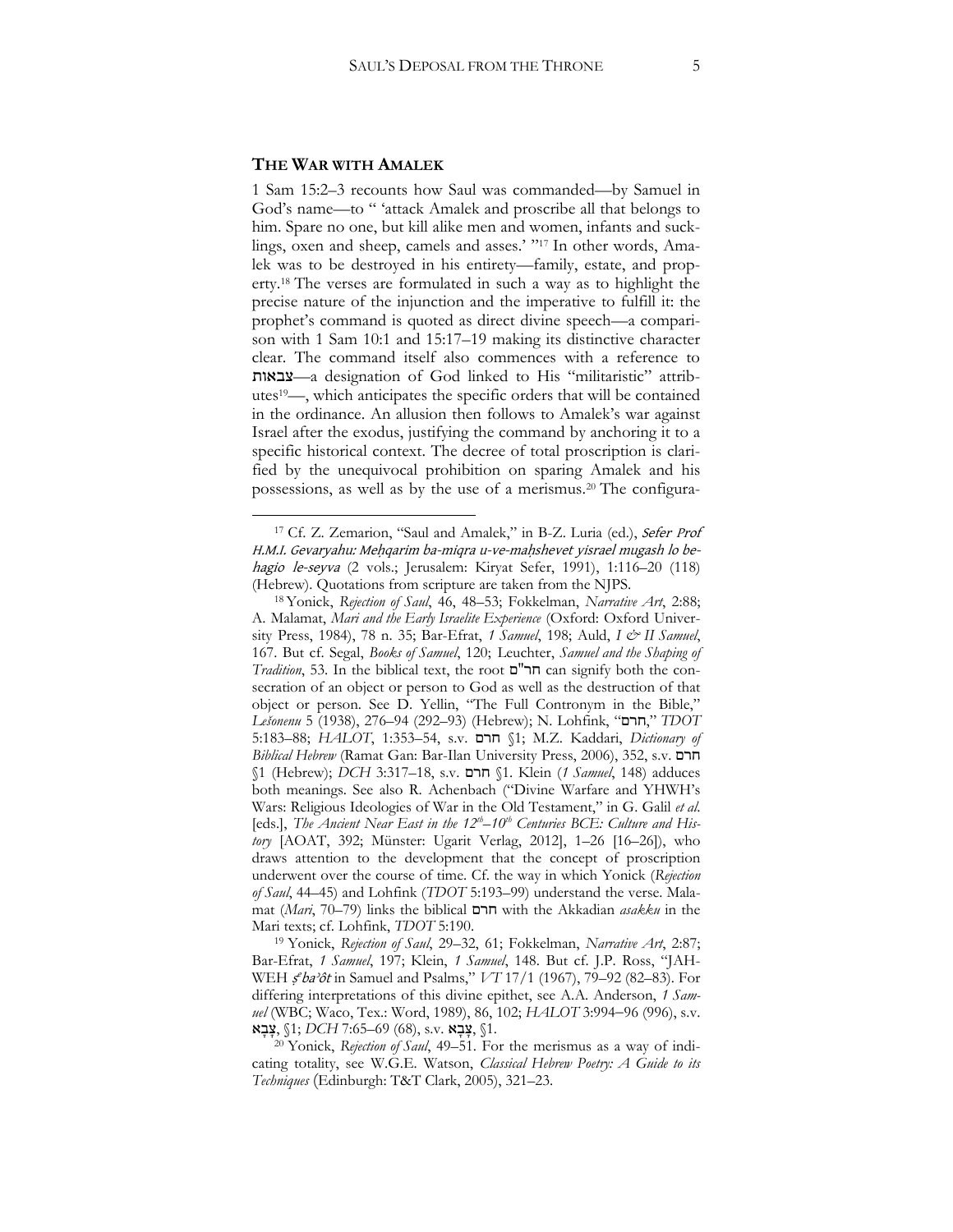tion of vv. 2–3 makes it clear that this war differs from other wars that Saul had fought in the past.<sup>21</sup> Vv. 4–6 describe the preparations Saul made for the battle, creating the expectation that the proscription command will be fulfilled; Saul assembles his warriors and then separates the Amalekites, who are destined to die, from the Kennites who dwell in their midst.<sup>22</sup> The roots ע"שמ and ד"פק in v. 4 suggest the implementation of the decree, since they had already occurred in vv. 1 and 2. V. 7 depicts how—ostensibly—Saul fulfills the command: "Saul destroyed (ויך) Amalek from Havilah all the way to Shur, which is close to Egypt."<sup>23</sup> The presence of the root ה נכ"ה in v. 7—which corresponds to the והכיתה in v. 3 ("Now go, attack Amalek")—creates the impression that the order has been obeyed. This perception is reinforced by a second merismus describing the geographical territory in which the war took place.<sup>24</sup>

Despite the detailed description of the decree and the initial impression that vv. 4–7 create, the passage depicting the war indicates that Saul did not carry out all that God had commanded. Firstly, v. 8 demonstrates that while the Amalekites were killed during the battle, their king survived. Secondly, v. 9 represents Saul as violating all the particulars of the command. The ordinance "proscribe (והחרמתם) all that belongs to him" (v. 3) is countered by the statement "They would not proscribe them (ולא אבו החרימם)," the verse ending with a description of what they did in fact proscribe: " . . . only what was cheap and worthless."<sup>25</sup> Likewise, against the order "Spare (תחמל) no one," v. 9 explicitly notes, "Saul and the troops spared Agag (ויחמל שאול והעם) . . . "26 The

 $\overline{a}$ 

<sup>25</sup> Bar-Efrat, *1 Samuel*, 200. See also M.Z. Kaddari (*Dictionary of Biblical Hebrew*, 93, s.v. בזה § 1; 574, s.v. מאס§ 1), who derives נמבזה from the root ה"בז and נמסה from the root ס"מא in the sense of "despised." See also the correction—based *inter alia* on the LXX—suggested in *HALOT* 1:117,  $s.v.$  בזה $$1; 2:606-7, s.v.$  בזה

26 In Arabic (and Syriac), the root  $\Delta \rightarrow (h-m-1)$  signifies "carrying, bearing" (see *BDB*, 328 §1). This verse may contain a word play on the two meanings of the root. While this may explain the irony in v. 9 and the fact that this rationale is supplemented by that of sacrificing them to God (v. 15), the command "not to spare" anything or anyone was nonetheless violated. Simon ("Saul and Jonathan," 459) and Y. Elitzur, (*Israel and the Bible: Studies in Geography, History and Biblical Thought* [Ramat Gan: Bar-Ilan University Press, 1999], 114 [Hebrew]) suggest that the root ל"חמ may

<sup>21</sup> Tsumura, *First Book of Samuel*, 395.

<sup>22</sup> Bartal, *Kingdom of Saul*, 90.

<sup>23</sup> Cf. Gen 25:18. Havilah appears to be in the Arabian peninsula (see Gen 10:29; W.W. Müller, "Havilah [place]," *ABD* 3:82). The wilderness of Shur lies on the border with Egypt (Gen 16:7; Exod 15:24). Despite the impression given by the verse, according to 1 Sam 30:1—and in line with the broad perimeters specified in this verse—Saul does not seem to have killed all the Amalekites who lived in this territory. See Bar-Efrat, *1 Samuel*, 199; Klein, *1 Samuel*, 150; Yonick, *Rejection of Saul*, 63.

<sup>24</sup> Fokkelman, *Narrative Art*, 2:88. Cf. 1 Sam 15:7 with 1 Sam 27:8; 30:3. For the contradiction between these two verses, see Segal, *Books of Samuel*, 119.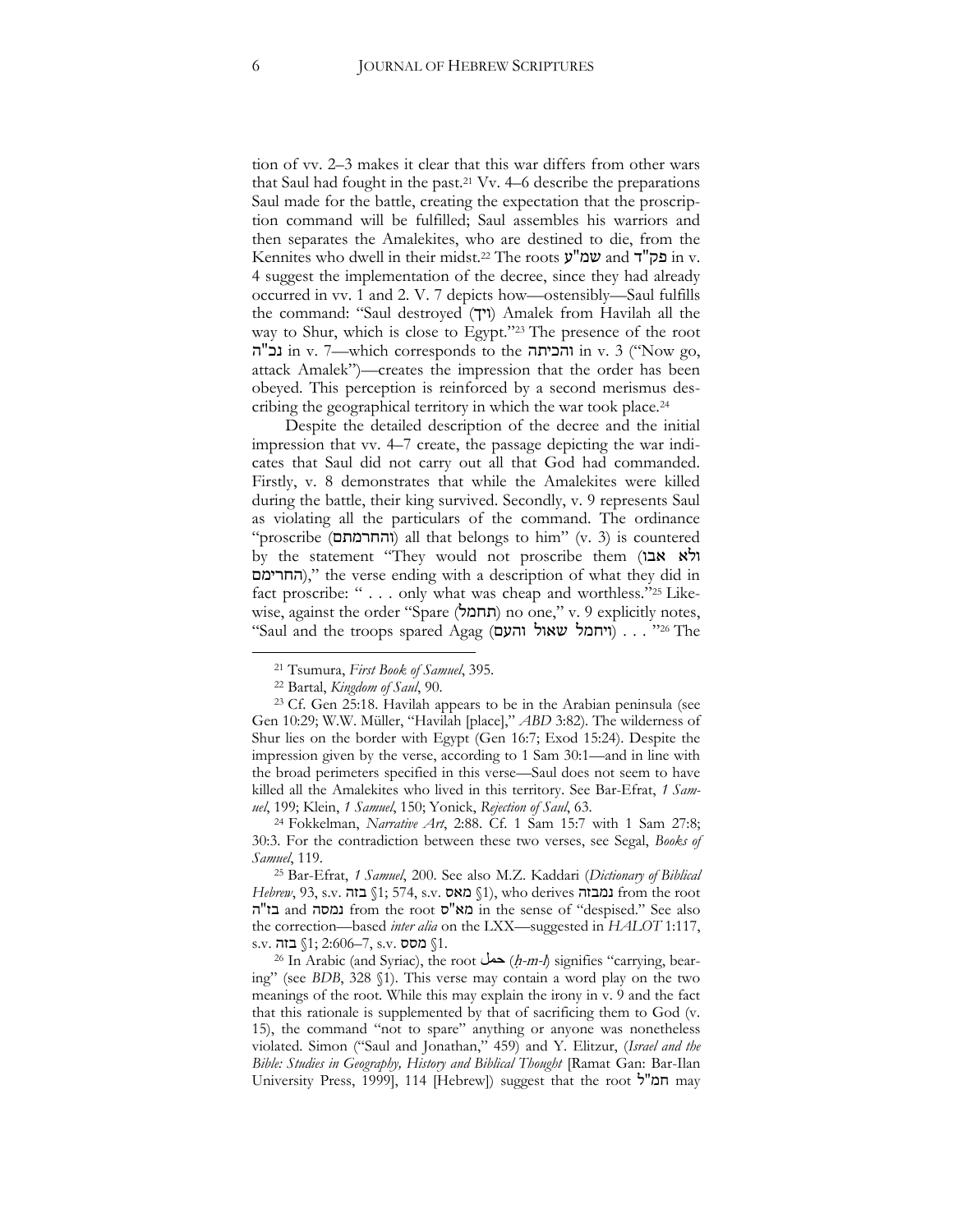detailed instruction "men and women, infants and sucklings, oxen and sheep, camels and asses" in v. 3 is also replaced by the inventory of "the best of the sheep, the oxen, the second-born, and all else that was of value" and Agag the king.<sup>27</sup>

Vv. 8–9 level additional criticism against Saul and the Israelites by depicting them as failing to kill Agag and some of the Amalekites' livestock because they showed them *hemla*.<sup>28</sup> In so doing, however, they violated the express command תחמל לא. The fact that Agag and the "choicest" of his livestock were spared raises doubts about the purity of Saul, as well as the people's intentions and trustworthiness.<sup>29</sup> The critique is underscored by the repetition of the root ב"טו in the description of the livestock that were not butchered. The fact that the verses here indicate that the command was "fulfilled" in a manner that directly opposed its specifications makes clear how important the violation of the divine decree was to the chapter.

Indeed, in the sequel of the narrative (vv. 10–11), Saul is removed from the throne.<sup>30</sup> The juxtaposition of the divine order, its "implementation," God's decision, and the fact that Samuel's outburst is unable to change the latter, reinforce the centrality and significance of divine determination and the factors that led to it.

#### **THE ROOTS OF SAUL'S BEHAVIOR**

The factors that led Saul to violate God's order are described in three ways. The first is recounted by the narrator (v. 9), while the other two form part of Saul's response to Samuel (vv. 15, 20–21).

In v. 9, the narrator presents Saul and the people as acting together as a single unit.<sup>31</sup> Herein, the decree was contravened by the sparing of Agag and the choicest livestock. As noted above, this depiction carries a note of irony. In v. 15, Saul asserts that it was the people who sought to avoid proscribing everything in its totality, with Saul choosing not to include himself among them. He only associates himself with them again at the end of the verse, in the account of the remainder of the animals that *were* proscribed. He adds to the charge made in v. 9 that the people spared the beasts in

<sup>28</sup> Cf. 1 Sam 15:3 with 1 Sam 22:19. The link reflects another covert criticism of Saul's *hemla*: see Garsiel, *First Book of Samuel*, 122.

1

carry the sense of "economic prosperity" here. Even if this is true, this was certainly not the original intention of the command not to "spare" anything or anyone; it even magnifies the people's guilt. At the same time, it removes the contradiction between the "sparing" and the fact that it was the "choicest" items that were spared.

<sup>27</sup> See Luria, "Saul's Kingdom," 30; Fokkelman, *Narrative Art*, 2:89–90.

<sup>29</sup> Bar-Efrat, *1 Samuel*, 199. See 1 Sam 12:4, which contains an implicit criticism of David.

<sup>30</sup> Saul was deposed twice at Gilgal—the place where the monarchy was inaugurated (1 Sam 11:14–15). See Fokkelman, *Narrative Art*, 2:95, 110; Demsky, "Confrontation," 106.

<sup>31</sup> Cf. Gunn, *Fate of King Saul*, 51.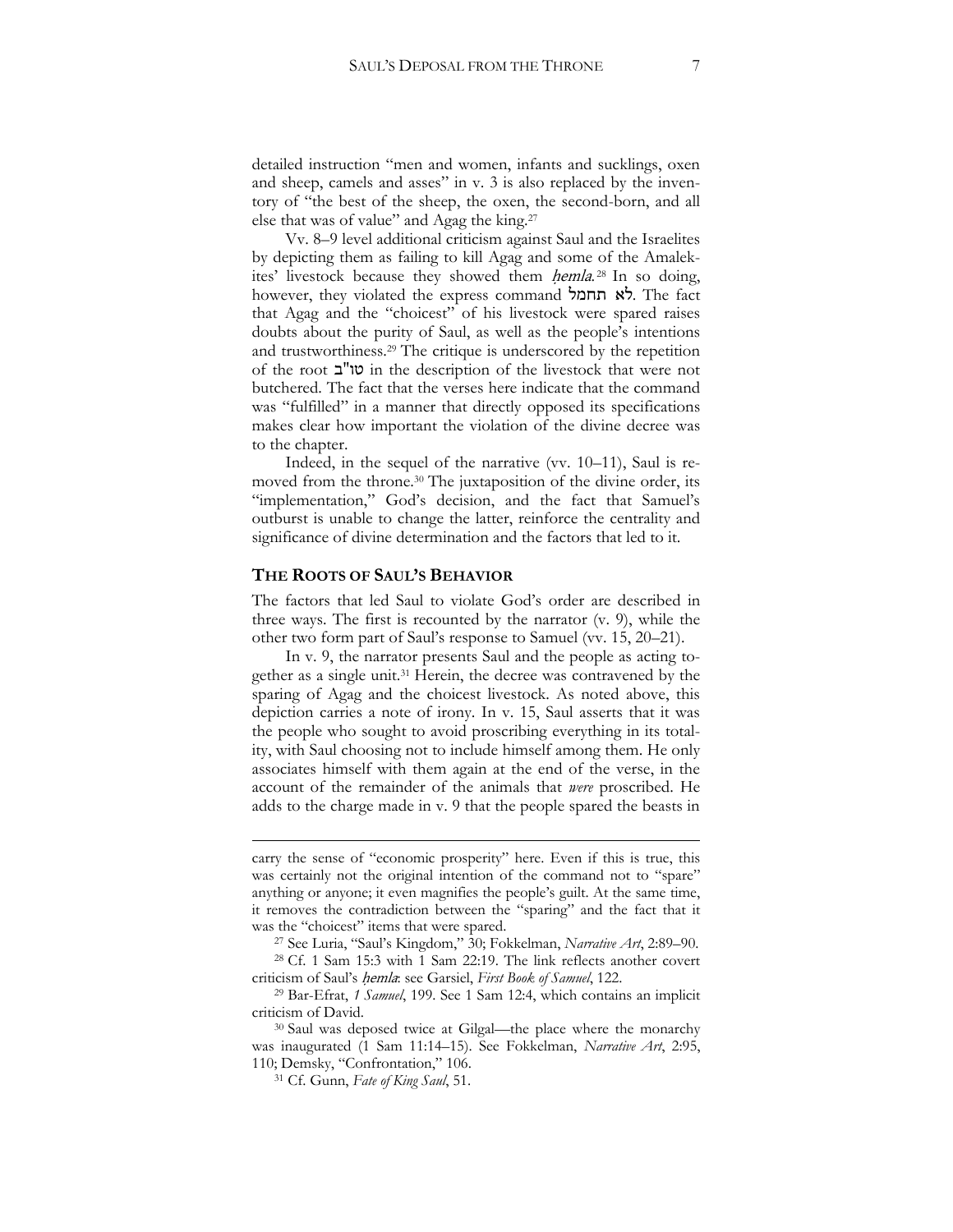order to sacrifice them to God.<sup>32</sup> Had the purpose of the proscription been the consecration of the spoils to God, this act would have been warranted. The people would have fulfilled the divine command and the lack of reference to the intention to sacrifice the animals in v. 9 would be unproblematic. However, several factors make this understanding of the decree difficult. Firstly, the content and structure of v. 3 demonstrate that the *herem* alluded to in the divine command carries the sense of destruction.<sup>33</sup> Secondly, v. 9 makes clear that the people did not want to proscribe anything (ולא החרימם אבו (thus the decision to leave the animals alive was *a priori* a violation of the command to spare nothing. <sup>34</sup> However, the addition of the motive of sacrificing the animals also serves a rhetorical purpose, resolving the discrepancy between the sparing and the nature of the livestock. This explanation could have answered the difficulty regarding the purity of the people's intentions and given a better account of their behavior. In this light, v. 15 reflects a tension within the description in v. 9 and an inner-discrepancy between Saul's various declarations. A dichotomy also exists—created by Saul between himself and the people—that is likewise inconsistent with the depiction in v. 9.

In vv. 20–21, Saul sets himself apart from the people even more clearly. In direct contrast to the order that appears in the earlier verses, he refers to his own role in "fulfilling" the command before that of the Israelites, presenting his sparing of Agag as being in compliance with the decree—this "obedience" being underscored by the account of his proscription of the rest of the Amalekites. These verses also highlight the disparity between Saul, who kills the Amalekites, and the people, who save some of the livestock from slaughter. <sup>35</sup> Saul claims that "the troops took from the spoil some sheep and oxen . . . to sacrifice to the LORD . . . at Gilgal" (v. 21). Here, he abandons the first account of the war, which included the reference to the sparing of the livestock, and resolves the discrepancy between the people's motives and actions in v. 15. Despite the advantage of the formulation in vv. 20–21, it contradicts the earlier verses both in its description of the relationship between the people's actions and those of Saul and also concerning their motives. Finally, Saul's claims are incommensurate with the

<sup>32</sup> Segal, *Books of Samuel*, 108; cf. Gunn, *Fate of King Saul*, 47.

<sup>33</sup> Malamat, *Mari*, 78 n. 37.

<sup>34</sup> Cf. Gunn, *Fate of King Saul*, 49–50. Compare v.12 in the LXX.

<sup>&</sup>lt;sup>35</sup> Some biblical texts present the war waged by the people and army as "the king's war" (cf. 1 Sam 5:20; 8:1; 2 Kgs 15:29; Dan 11:15). In these instances, the action that is taken must be ascribed to the king and the army irrespective of the styling of the verses. In 1 Sam 15:20–21, however, both the king and the people are mentioned and clearly distinguished. This fact indicates that when the text states that Saul performed a certain act alone, the people were indeed not party to it. Historical reality is irrelevant to this issue, since the issue derives from the "design" of the text, i.e., its configuration and purpose.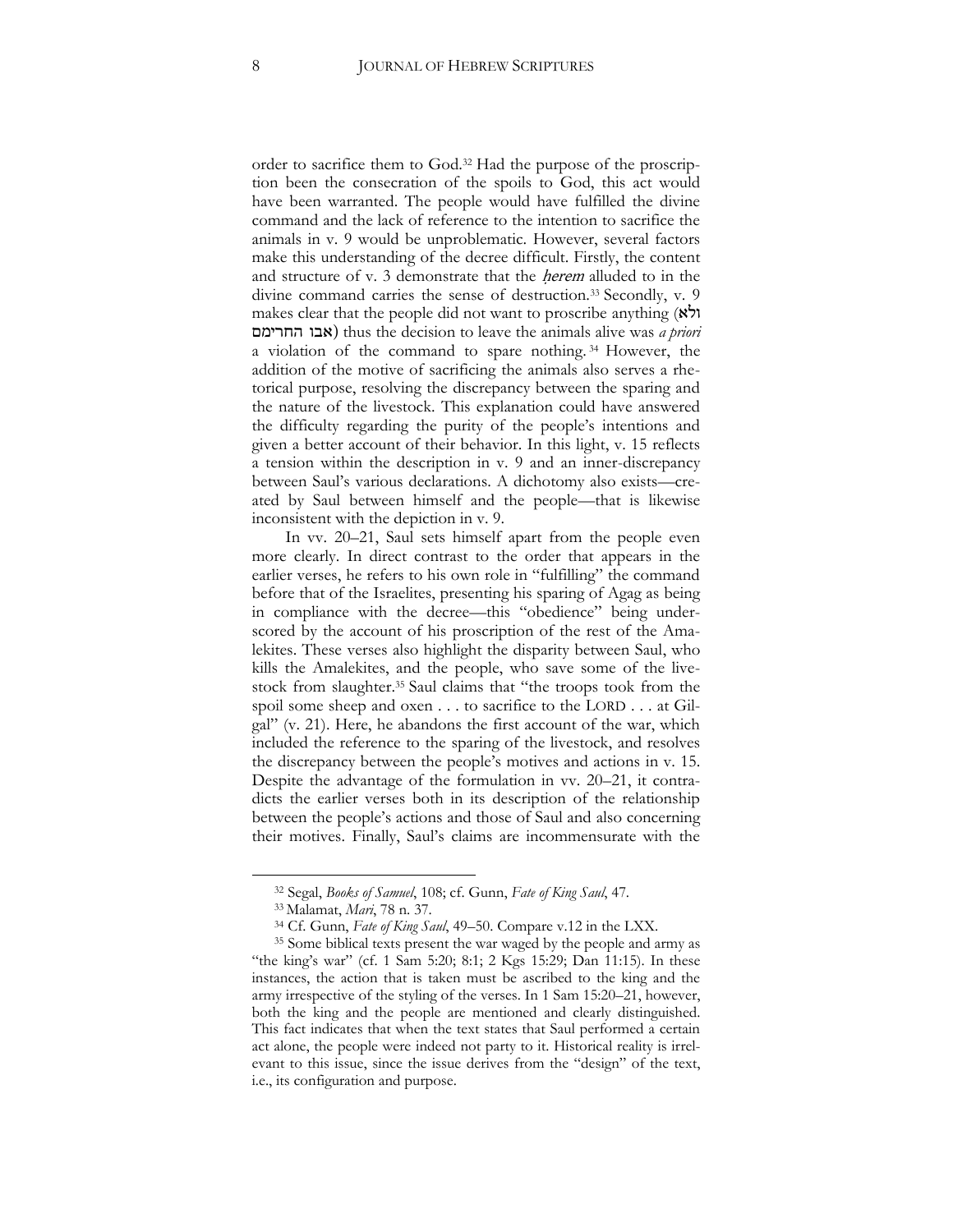formulation and substance of the divine injunction, as clearly demonstrated by Samuel's words in v. 22.<sup>36</sup>

The presence of three separate versions of the event casts doubt on the veracity of Saul's assertions, particularly if we accept his confession in v. 24 at face value.<sup>37</sup> Likewise, the three stages delineate the long and winding path Saul took before he arrived at the point of admitting his guilt.<sup>38</sup> In light of these facts, we must analyze his statements if we are to comprehend the reasons why he violated the divine command.

#### **HEEDING THE PEOPLE RATHER THAN GOD**

1 Sam 15 portrays Saul as complying with the will of the people. Despite the conflict between their wishes and God's command, Saul's behavior in this chapter is governed by his willingness to bow to human desires. <sup>39</sup> This is clear from his words in v. 24, the veracity of which is evident from their similarity to the narrator's statement in v. 9.<sup>40</sup> It is also manifest in the formulation of the verses in the chapter, as well as their content. As I shall demonstrate below, the text employs the root ע"שמ eight times, the majority of these bearing the sense of "obeying" the command given.<sup>41</sup> It appears in conjunction with the noun קול to indicate the demand to implement the divine decree (vv. 1 and 22)—as part of the reproof for the violation of the latter (v. 19)—in Saul's declaration that he had carried out the edict (v. 20) and his confession that he had chosen the people's will over that of God (v. 24).

A unique usage of the expression occurs in v. 14, where Samuel's "hearing" of the bleating of the sheep and lowing of the oxen testifies to the fact that Saul has failed to "obey" the command to destroy them. In v. 4, the root ע"שמ occurs in the *Pi*ʿ*el*, a rare stem usage that signifies a military "gathering."<sup>42</sup> This distinctive usage augments the expectation that the divine decree will be fully observed, expands the incidence of the root in the chapter, and helps

<sup>36</sup> Elitzur, *Israel and the Bible*, 115.

<sup>37</sup> Amit, "Glory of Israel," 208–10; Y. Zakovitch, "The Tale of Naboth's Vineyard: I Kings 21," in M. Weiss (ed.), *The Bible from Within: The Method of Total Interpretation* (Jerusalem: Magnes, 1984), 354–77 (384–88). Cf. Gunn, *Fate of King Saul*, 46–54.

<sup>38</sup> Bartal, *Kingdom of Saul*, 89–96.

<sup>39</sup> Yonick, *Rejection of Saul*, 66–67.

<sup>40</sup> In this regard, whether יראתי denotes fear (Fokkelman, *Narrative Art*, 2:104) or honor/respect (Gunn, *Fate of King Saul*, 53) is irrelevant, since both senses reflect the significance Saul ascribes to the attitude the people display towards him. On the reliability of the narrator's account, see, e.g., Amit, "Glory of Israel," 204–5.

<sup>41</sup> This meaning elucidates the repeated usage of the root ם"קו in vv. 11, 13.

<sup>42</sup> See *HALOT* 4:157075 (1573), s.v. שמע Piʿel §1; U. Rüterswörden, "שמע, "*TDOT* 15:277; *DCH* 8:453469 (465), s.v. שמע§ 1. Cf. 1 Sam 23:8.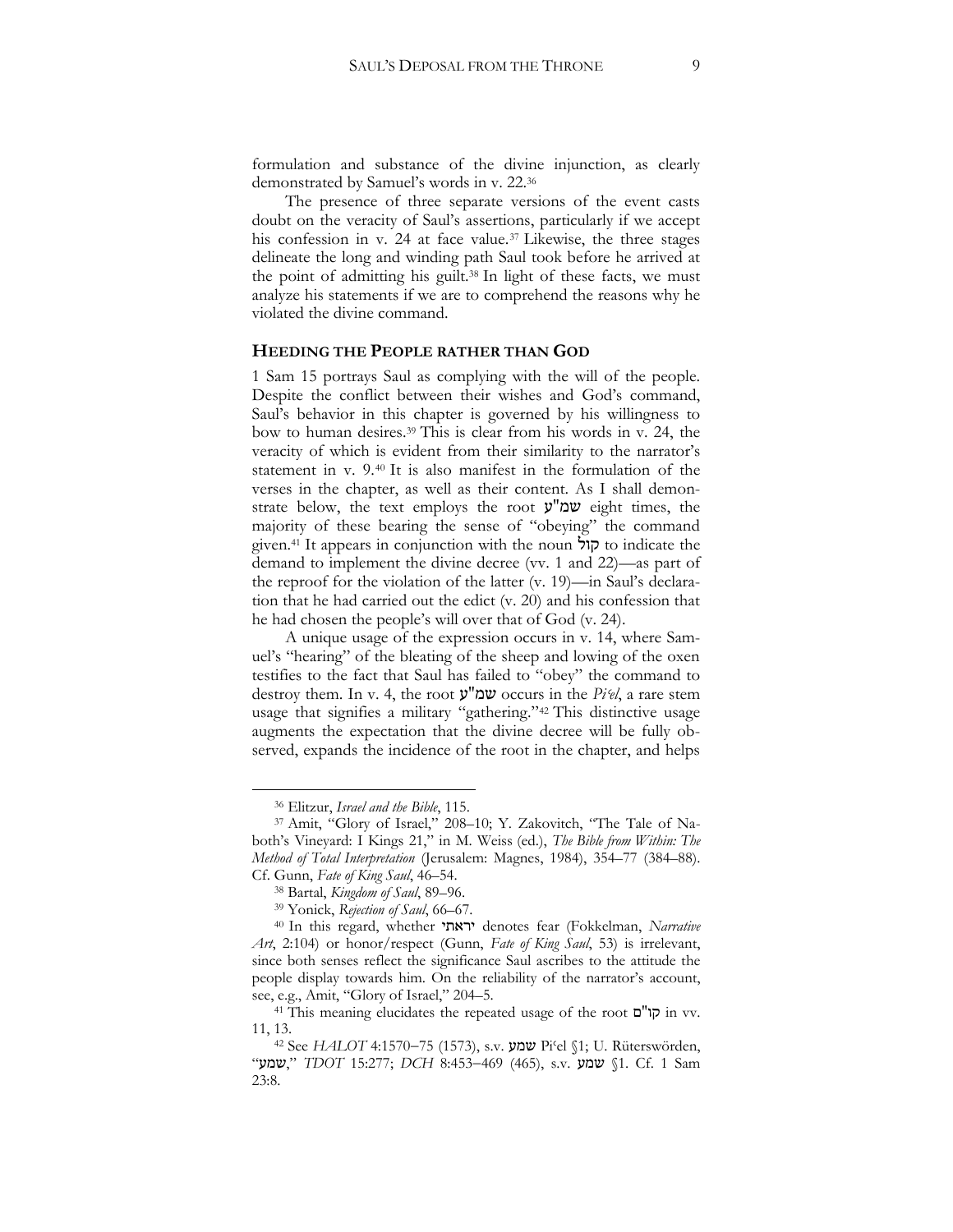elucidate its importance for understanding 1 Sam 15. This impression is reinforced by the presence of other terms from the semantic field of "listening": the root קש"ב ("heed": v. 22), אזני ("ears": v. 14), קול"( voice": vv. 2, 14 [twice], 19, 20, 22 and 24). To these may be added the verbs related to speech, such as אמ"ר and אמ"ר and רב"ר linguistic repetition creates the impression that Saul transformed his heeding of God into listening to the voice of the people—and thus failed to fulfill the divine decree.<sup>44</sup>

This failure to perform what was expected of him forms the primary grounds for the criticism leveled against him. V. 22 reveals the significance of heeding God's instruction via both its content and its terminology, repetitively employing the synonymous roots החפץ ליהוה בעלות וזבחים כשמע בקול יהוה הנה :קש"ב and שמ"ע שמע מזבח טוב להקשיב מחלב אילים—שמע מזבח טוב להקשיב מחלב אילים burnt offerings and sacrifices as much as in *obedience* to the LORD's command? Surely, *obedience* is better than sacrifice, *compliance* than the fat of rams."<sup>45</sup>

An examination of the contents of the divine command, which deals with the war with Amalek, indicates a further criticism of Saul. The second half of v. 2 parallels Deut 25:17 in both content and formulation:

| Deut 25:17                                                                          | 1 Sam 15:2                                                                                                                                                                                                 |
|-------------------------------------------------------------------------------------|------------------------------------------------------------------------------------------------------------------------------------------------------------------------------------------------------------|
| זכור <u>את אשר עשה לד</u><br><u>עמלק בדרך בצאתכם</u><br>ממצרים                      | כה אמר יהוה צבאות<br>פקדתי את אשר עשה<br><u>עמלק לישראל</u> אשר שם<br>לו <u>בדרך בעלתו ממצרים</u>                                                                                                          |
| Remember what Ama-<br>lek did to you on your<br>journey, after you left<br>$E$ gypt | Thus said the LORD of<br>Hosts: I am exacting the<br>penalty <sup>46</sup> for what Ama-<br>lek did to Israel, for the<br>assault he made against<br>him on the road, on<br>their way up<br>from<br>Egypt. |

<sup>&</sup>lt;sup>43</sup> A. Frisch, "For I Feared the People, and I Yielded to Them (1 Sam 15, 24)—Is Saul's Guilt Attenuated or Intensified?," *ZAW* 108 (1996), 98–104 (99–100).

<sup>44</sup> R. Alter, *The Art of Biblical Narrative* (New York: Basic Books, 1981), 93–94; Bar-Efrat, *1 Samuel*, 197.

<sup>45</sup> For the argument that vv. 22b–23a did not originally form part of the chapter, see C. Gilead, "Samuel's Rebuke of Saul (1 Sam 15)," *Beit Mikra* 24 (1979), 142–48 (Hebrew). But cf. Biram, "Saul's Rise to the Throne," 225; Fokkelman, *Narrative Art*, 2:99–105.

<sup>46</sup> The root ד"פק in this verse may signify "punish" )cf. NRSV, REB, NAB, NJB) or parallel ר"זכ. For the link between these two roots, see Tsumura, *First Book of Samuel*, 389 (cf. Jer 15:15; Ps 8:5). Both meanings are attested in the biblical texts. See Kaddari, *DBH*, 872–73.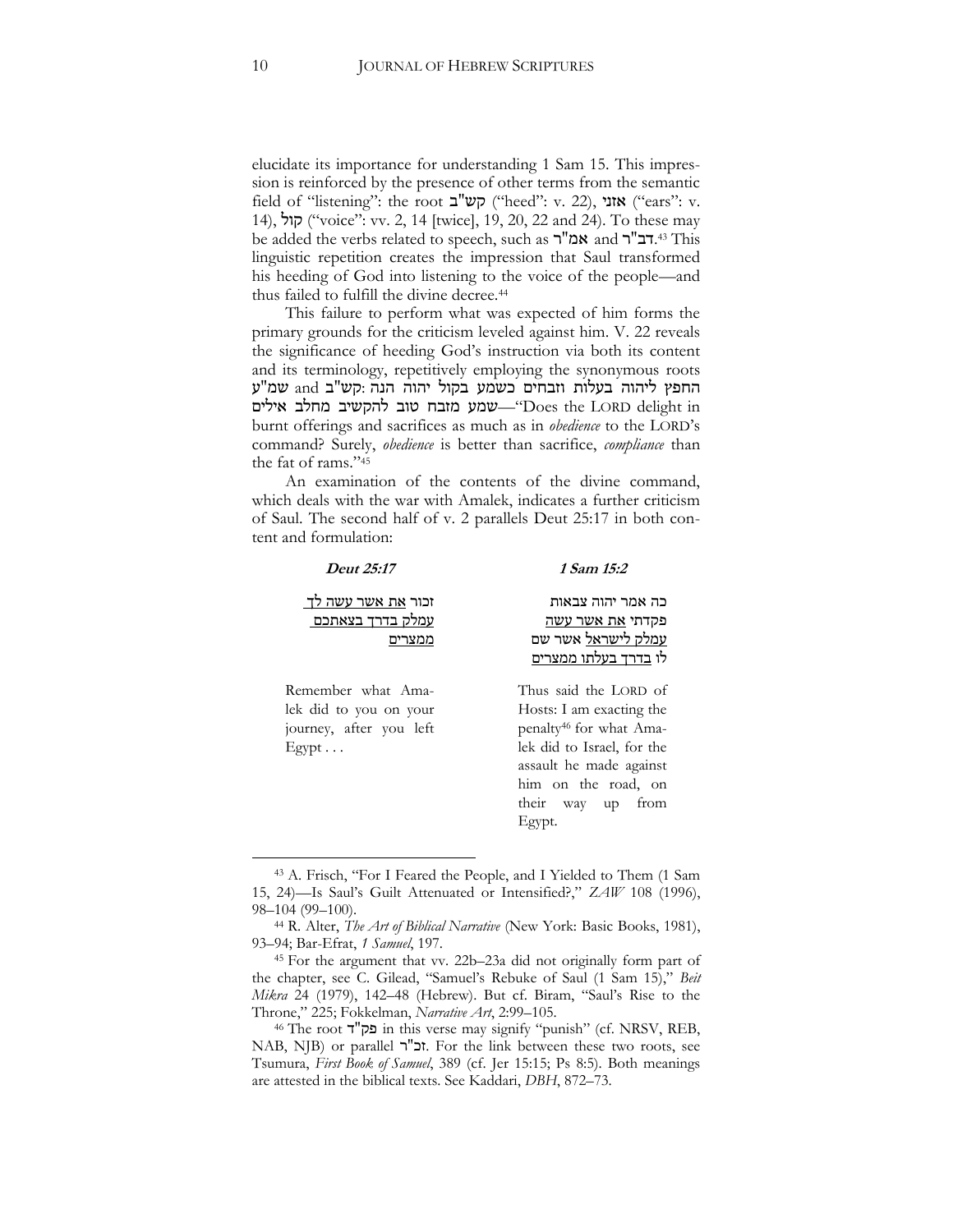This parallelism is expanded by the order to kill the Amalekites only after all the other inhabitants of the land have been defeated (Deut 25:19), as is consistent with the account in 1 Sam 14:46–48.<sup>47</sup> Deut 25:17–19 presents the war with Amalek as a divine injunction imposed upon Israel, its formulation creating a close connection with Exod 17:8–16, where it is depicted as God's own battle:

| Deut 25:19                                                                                                                                                                                                                                                              | Exod 17:14-16                                                                                                                                                                                                                                                                                   |
|-------------------------------------------------------------------------------------------------------------------------------------------------------------------------------------------------------------------------------------------------------------------------|-------------------------------------------------------------------------------------------------------------------------------------------------------------------------------------------------------------------------------------------------------------------------------------------------|
| והיה בהניח יהוה לך מכל<br>איביך מסביב בארץ אשר<br>ה' אלהיך נתן לך נחלה<br>לרשתה <u>תמחה את זכר</u><br><u>עמלק מתחת השמים</u> לא                                                                                                                                         | ויאמר יהוה אל משה כתב<br>זאת זכרון בספר ושים<br>באזני יהושע כי <u>מחה</u><br><u>אמחה את זכר עמלק</u><br>מתחת השמים                                                                                                                                                                              |
| תשכח                                                                                                                                                                                                                                                                    | ויבן משה מזבח ויקרא<br>שמו ה' נסי                                                                                                                                                                                                                                                               |
|                                                                                                                                                                                                                                                                         | ויאמר כי יד על כס יה<br>מלחמה לה' בעמלק מדר<br>דר                                                                                                                                                                                                                                               |
| Therefore, when the<br>Lord your God grants<br>you safety from all your<br>enemies around you, in<br>the land that the Lord<br>your God is giving you<br>as a hereditary portion,<br>you shall blot out the<br>memory of Amalek<br>from under heaven. Do<br>not forget! | Then the LORD said to<br>Moses, "Inscribe this in<br>a document as a re-<br>minder, and read it<br>aloud to Joshua: <i>L</i> will<br>utterly blot out the<br>memory of Amalek<br>from under heaven!"<br>And Moses built an altar<br>and named it Adonai-<br>nissi.<br>said, "It<br>He<br>means, |
|                                                                                                                                                                                                                                                                         | 'Hand upon the throne<br>of the Lord!" The LORD                                                                                                                                                                                                                                                 |

If Deut 25:19 and Exod 17:14–16 in fact constitute the foundation of the command to destroy Amalek completely, the war against Amalek was God's war and Saul should have acted in his name which he failed to do.<sup>48</sup> Moreover, because the war with Amalek

will be at war with Amalek throughout the ages.

<sup>47</sup> Yonick, *Rejection of Saul*, 59. The war with Amalek is also described in Judg 3:12–13; 6:1–6:33; 1 Sam 14:48; 30:1–30.

<sup>48</sup> See Yonick, *Rejection of Saul*, 33–36; Bar-Efrat, *1 Samuel*, 197; Leuchter, *Samuel and the Shaping of Tradition*, 60–61. For another critique, see Frisch, "For I Feared the People," 102.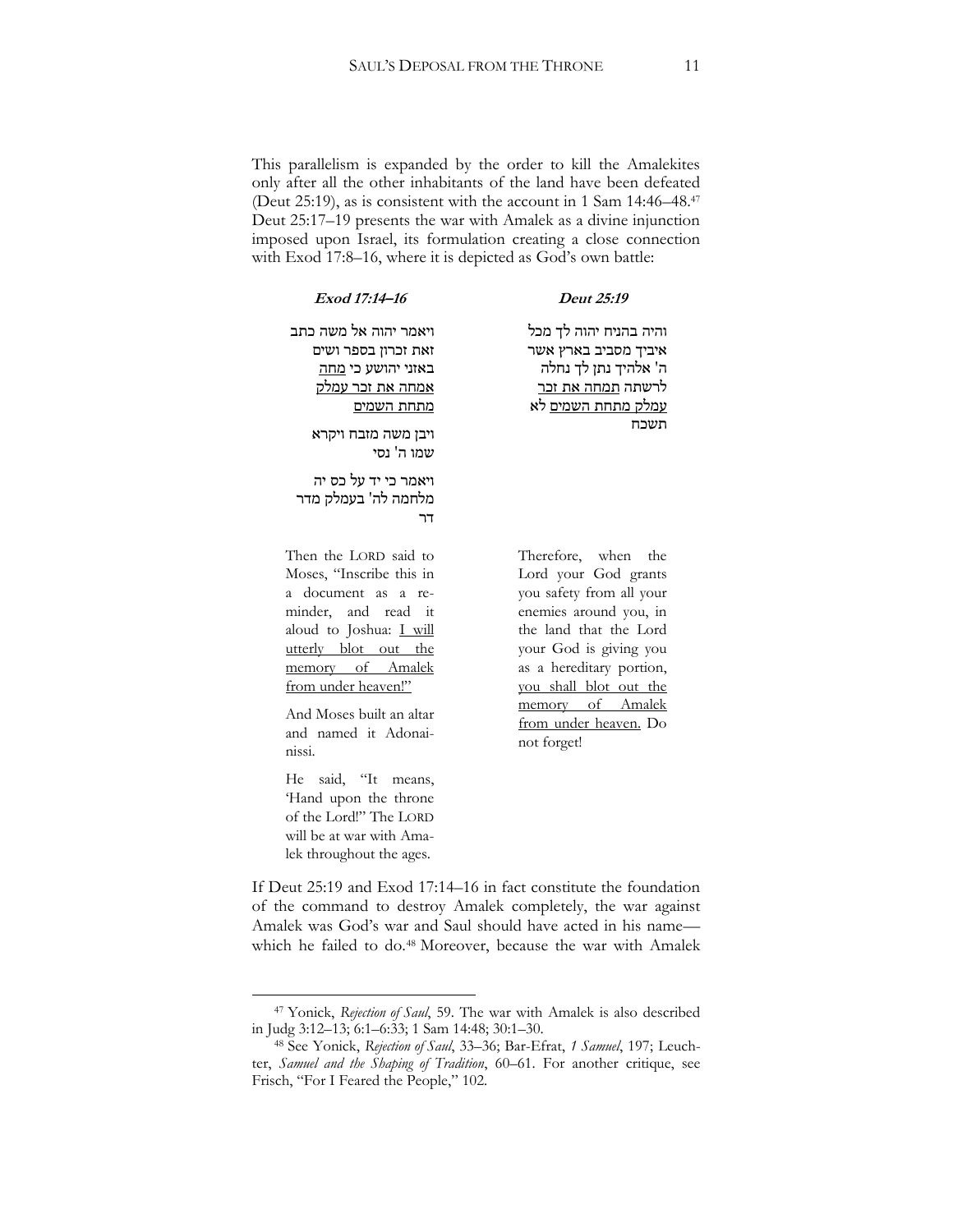was intended to firmly establish God's status, violation of the decree directly impinged upon His status.<sup>49</sup>

#### **HEEDING THE PEOPLE**

The fact that Saul listens to the will of the people is not significant only because it stands in complete opposition to obeying God, but also because it forms an independent element within the narrative.<sup>50</sup> Heeding the people indicates the importance Saul attributes to the Israelites—and to human considerations in general—in the chapter.<sup>51</sup> This interpretation is strengthened by the fact that the root  $\mathcal{Y}$  in the biblical texts reflects sovereign relations and determines the relationship between the figure in authority and the person who is subject to him.<sup>52</sup>

Saul's attitude towards the people is displayed in his various actions. Thus, for example, in v. 9 he is depicted as standing with the Israelites: "Saul and the troops spared Agag and the best of the sheep . . . (ויחמל שאול והעם) (וייחמל שאול  $\ldots$  (ויחמל שאול describes Saul's erection of a monument  $(\tau)$ —prior to the offering of sacrifices that Saul recalls—to commemorate his deeds among the Israelites.<sup>54</sup> In v. 24, Saul confesses that he listened to the people because he was afraid of them, while in v. 30, after acknowledging his sin and seeking to repent, he entreats Samuel to show him due respect in front of the Israelites: "But [Saul] pleaded, 'I did wrong. Please, *honor me in the presence of the elders of my people and in the presence of Israel*, and come back with me until I have bowed low to the LORD your God.'"<sup>55</sup>

<sup>49</sup> Yonick, *Rejection of Saul*, 41; Simon, "Saul and Jonathan," 457–58.

<sup>&</sup>lt;sup>50</sup> Zemarion ("Saul and Amalek," 118) maintains that Saul did not kill Agag because he was afraid of the kings of the other nations. If this argument is correct, it adds a further human factor to Saul's deliberation as to whether or not he would fulfill the divine order. See also Elitzur, *Israel and the Bible*, 115.

<sup>51</sup> Scholars regularly regard Saul as a charismatic figure with unique features that are augmented by God's Spirit, whose presence enables him to lead the people. Cf. Bartal, *Kingdom of Saul*, 106. While the Israelites must nonetheless recognize him as a leader (idem, 107; Weisman, *Saviours and Prophets*, 89), human acknowledgement must not take precedence over divine election.

<sup>52</sup> For a slightly different formulation, see U. Rüterswörden, *TDOT* 15:257–59. For a prominent example, see Deut 21:18–21.

<sup>53</sup> Cf. 1 Sam 13:16; 14:2, 14. The disparity between the singular verb at the beginning of the verse and the plural verbs at its end may attest to the transition from the initiative taken by Saul to the reluctance demonstrated by all the people. See Bar-Efrat, *1 Samuel*, 199.

<sup>54</sup> The term יד serves on numerous occasions in the biblical texts to signify a memorial of an event or person. Cf. 1 Sam 18:18; R.C. Dentan, "Hand," *IDB* 2:520–21; J. Licht, "יד, "*Encyclopaedia Biblica* 3:463–64 (Hebrew); Klein, *1 Samuel*, 151.

<sup>55</sup> See Bar-Efrat, *1 Samuel*, 204; K. Dell, "Incongruity in 1 Samuel 9– 15: A Methodological Survey," in G. Khan and D. Lipton (eds.), *Studies on*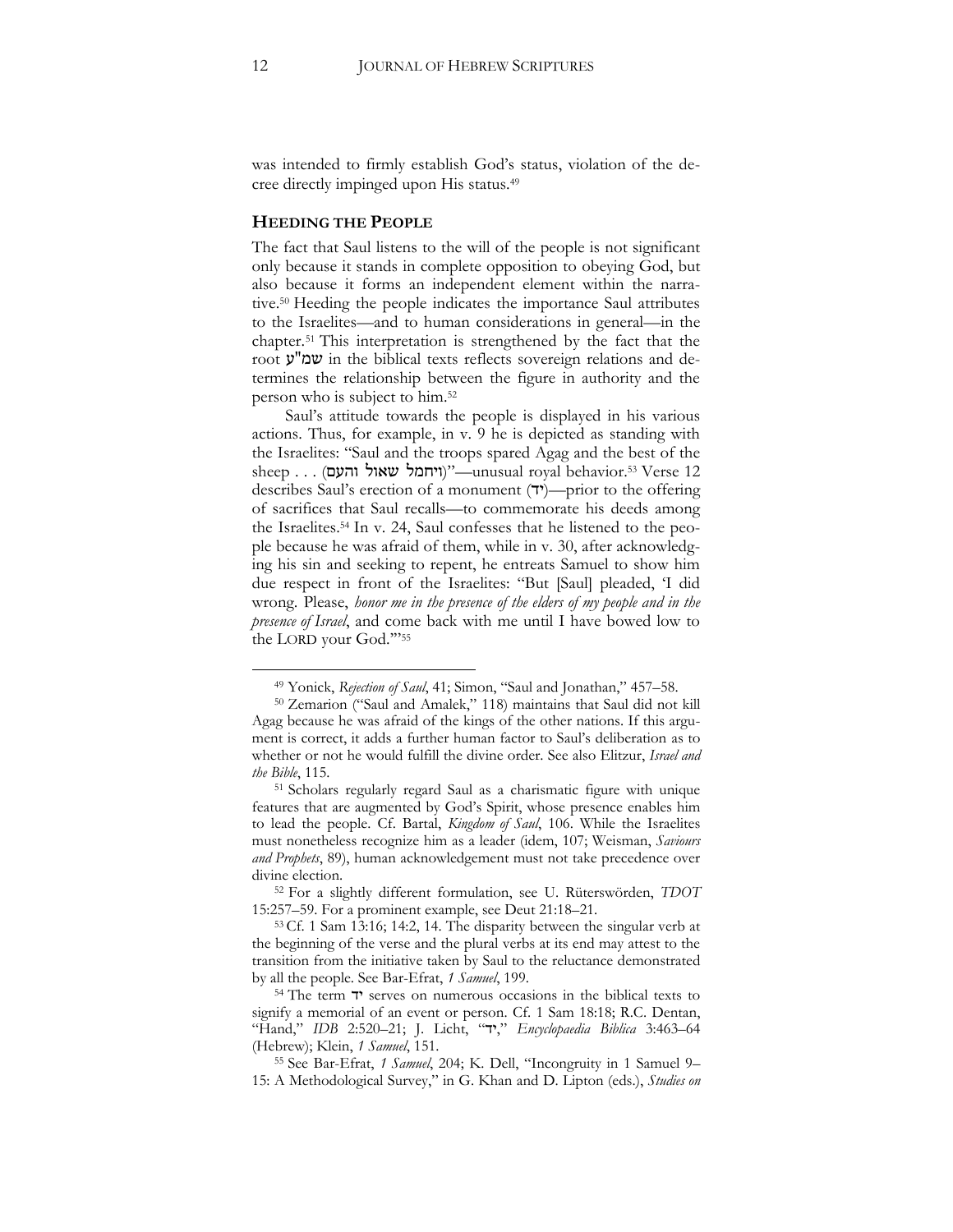This interpretation of the formulation of this verse gains further support when one compares it with 1 Sam 12:3, a verse that contains similar syntactical elements. This correspondence also highlights the substantive difference between the two verses. In 1 Sam 15, Saul asks that Samuel "honor me in the presence of the elders of my people and in the presence of Israel"—i.e., human beings. In 1 Sam 12, on the other hand, Samuel asks the people to testify against him "in the presence of the Lord and in the presence of His anointed one"—while stressing the importance of God for the people. <sup>56</sup> Comparison with 1 Sam 2:29–30 also heightens the meaning of 1 Sam 15:30. These verses contain the reproof of Eli, in which the honor Eli gives to his—human—sons and that which should be given to God stand in opposition to one another. This antithesis indicates the impropriety of respecting humans more than God, and so illustrates the meaning of the human respect Saul seeks in 1 Sam 15.

#### **GOD'S AUTHORITY OVER THE KING**

**.** 

Saul's attitude towards the people what was led him to violate the divine command delivered via Samuel. On a more fundamental level, it was also unbefitting of royal conduct—as indicated by Samuel's statement to Saul. Vv. 17–19 record that Samuel conveys God's message to Saul, reflecting God's authority over Saul as monarch; this authority is undermined by Saul's heeding of the Israelites.<sup>57</sup> V. 17 stresses that Saul could not behave like a private

*the texts and Versions of the Hebrew Bible in honour of Robert Gordon* (Leiden: Brill, 2011), 49-64 (59). In contrast to his previous request in v. 30, Samuel fulfills Saul's wish. The divergence in the two cases may derive from the fact that Saul tore his garment before the second, this symbolic act indicating the beginning of his realization of his punishment. See U. Simon, "I Kings 13: A Prophetic Sign—Denial and Persistence," *HUCA* 47 (1976), 81–117 (86–87). From Samuel's perspective, the decision had already been made, his view of the kingship was thus no longer relevant and Saul himself was no longer in office. Alternatively, the words יהוה אלהיך in v. 30—which do not appear in v. 25—may suggest that Saul recognized Samuel's religious authority. According to Fokkelman (*Narrative Art*, 2:107–8), this is the reason for the tension between the two figures in this chapter, as indicated by vv. 14–26. This interpretation is undermined by the fact that the phrase אלהיך יהוה has already appeared earlier in the chapter. Elitzur (*Israel and the Bible*, 116) alternatively suggests that because Saul does not seek forgiveness in v. 30, Samuel offers it to him. R. Polzin (*Samuel and the Deuteronomist: A Literary Study of the Deuteronomic History Part Two: 1 Samuel* [Bloomington, Ind.: Indiana University Press, 1993], 144) argues for the reverse direction. In addition to adducing this inconsistency, Klein (1 Samuel, 154) argues that Samuel's response to Saul in this verses demonstrates to the people the close link between the prophet and the king. Frisch ("For I Feared the People," 99, n. 3) also raises a number of possibilities.

<sup>56</sup> Bar-Efrat, *1 Samuel*, 163.

<sup>57</sup> Yonick, *Rejection of Saul*, 58–59.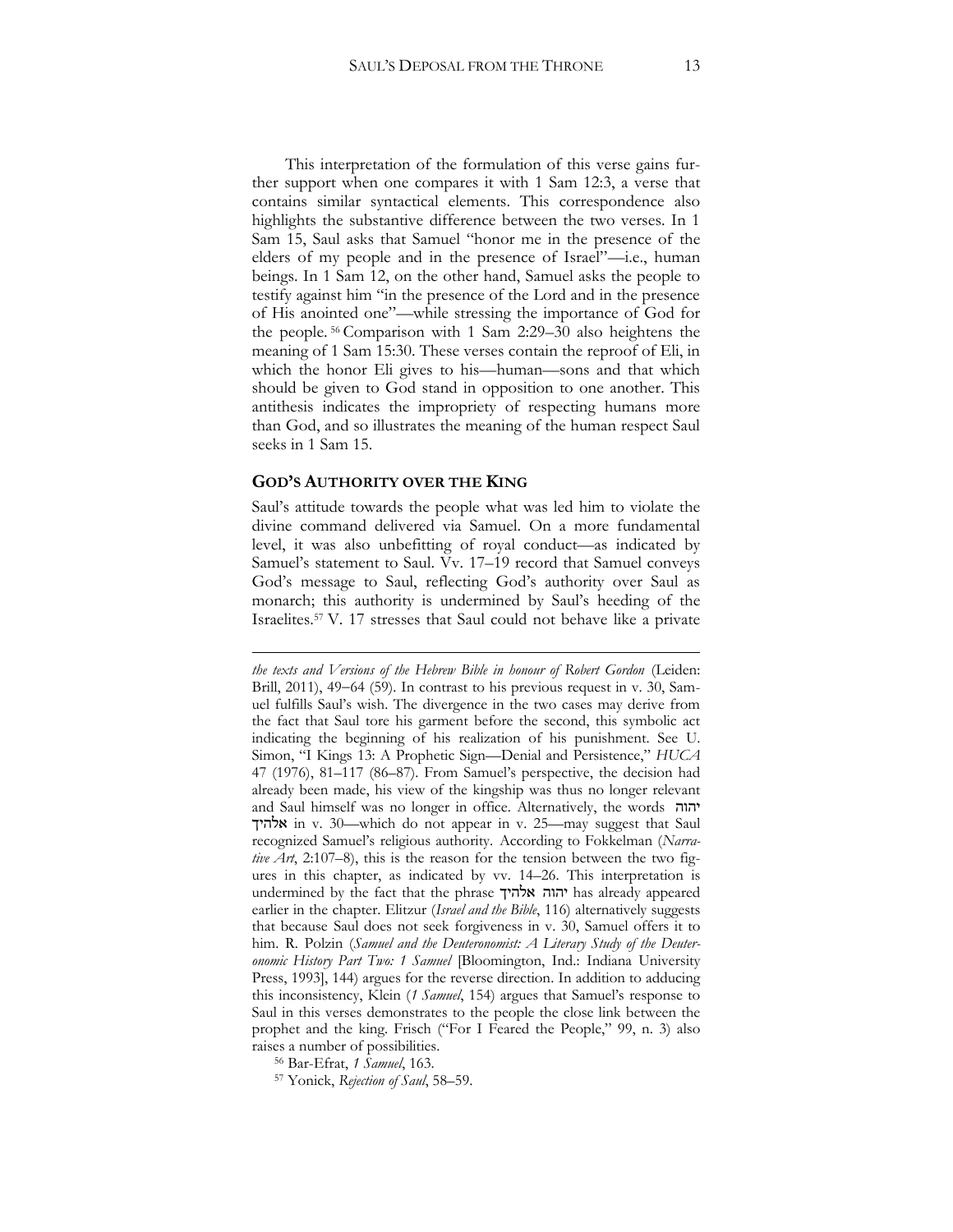individual because he was king. It further makes clear that because God was responsible for Saul's appointment to the throne, he was therefore sovereign over him—as also demonstrated by v. 18. At this juncture, the repeated reference to God in these verses should also be noted. In v. 17, He appears as the one who decides who will be the royal candidate. In v. 18, He constitutes the figure of authority at the time the injunction is given, v. 19 relating to the violation of the order.<sup>58</sup> These emphases also constitute the launching point of the chapter as a whole: "Samuel said to Saul: 'I am the one the LORD sent to anoint you king over His people Israel. Therefore, listen to the LORD's command!' " (v. 1).<sup>59</sup>

It is also important to note that the formulation of the beginning of v. 17 creates a close link with 1 Sam 9:21: "Saul replied, 'But I am only a Benjaminite, from the smallest of the tribes of Israel, and my clan is the least of all the clans of the tribe of Benjamin! Why do you say such things to me?' "60 This affinity creates a dissonance between the two views embedded in v. 17: Saul's and that which opposes Saul's.

#### **SAUL'S INVESTITURE**

 $\overline{a}$ 

On several occasions, 1 Sam 9–10 presents Saul as not wishing to ascend the throne.<sup>61</sup> In 9:21, his reluctance derives from his feeling that his family background does not make him worthy of such an honor.<sup>62</sup> The premise that a person's lineage influences his candidacy for an office is based on the pre-supposition that the king's identity and authority over the people is determined by

<sup>60</sup> Saul is responding to Samuel's statement, " 'And for whom is all Israel yearning, if not for you and all your ancestral house?' " (1 Sam 9:20). This hints at Saul's kingship, with Saul's words indicating that he himself understands this to be the allusion. The fact that 1 Sam 15:17 relates to 1 Sam 9:21 was noted early on by Bar-Efrat, *1 Samuel*, 201; Elat, *Samuel and the Foundation of Kingship*, 84; Auld, *I & II Samuel*, 175. None of these discussions, however, explore its significance.

<sup>61</sup> For the relationship between chs. 9 and 10, cf. Bartal, *Kingdom of Saul*, 55 and the references cited there; Smith, *Samuel I & II*, 59, 72.

<sup>62</sup> Saul's family also plays a significant and positive role at the enthronement ceremony (10:20–22). Interestingly, Judg 8–9 also adduces familial elements in a similarly dual fashion. On the first occasion, the reference accentuates Abimelech's inferior status (Judg 8:29–30), while on the second it highlights the advantage given to Abimelech in his nomination for the throne (Judg 9:1–2).

<sup>58</sup> For the similarities between the two clauses in vv. 17 and 18, which create a substantive link between them, see Fokkelman, *Narrative Art*, 2:97.

<sup>59</sup> Anointing was performed by the sprinkling of oil on an object or person, signifying their election and consecration, generally to God. See, e.g., P. Neeman, "Saul's Enthronement," *Beit Mikra* 12 (1976), 94–110 (105–6) (Hebrew). Anointing reflects the authority that God bestows upon the king. See K. Seybold "משח, "*TDOT* 9:47, 50–51; cf. the critical discussion in Elat, *Samuel and the Foundation of Kingship*, 91–98.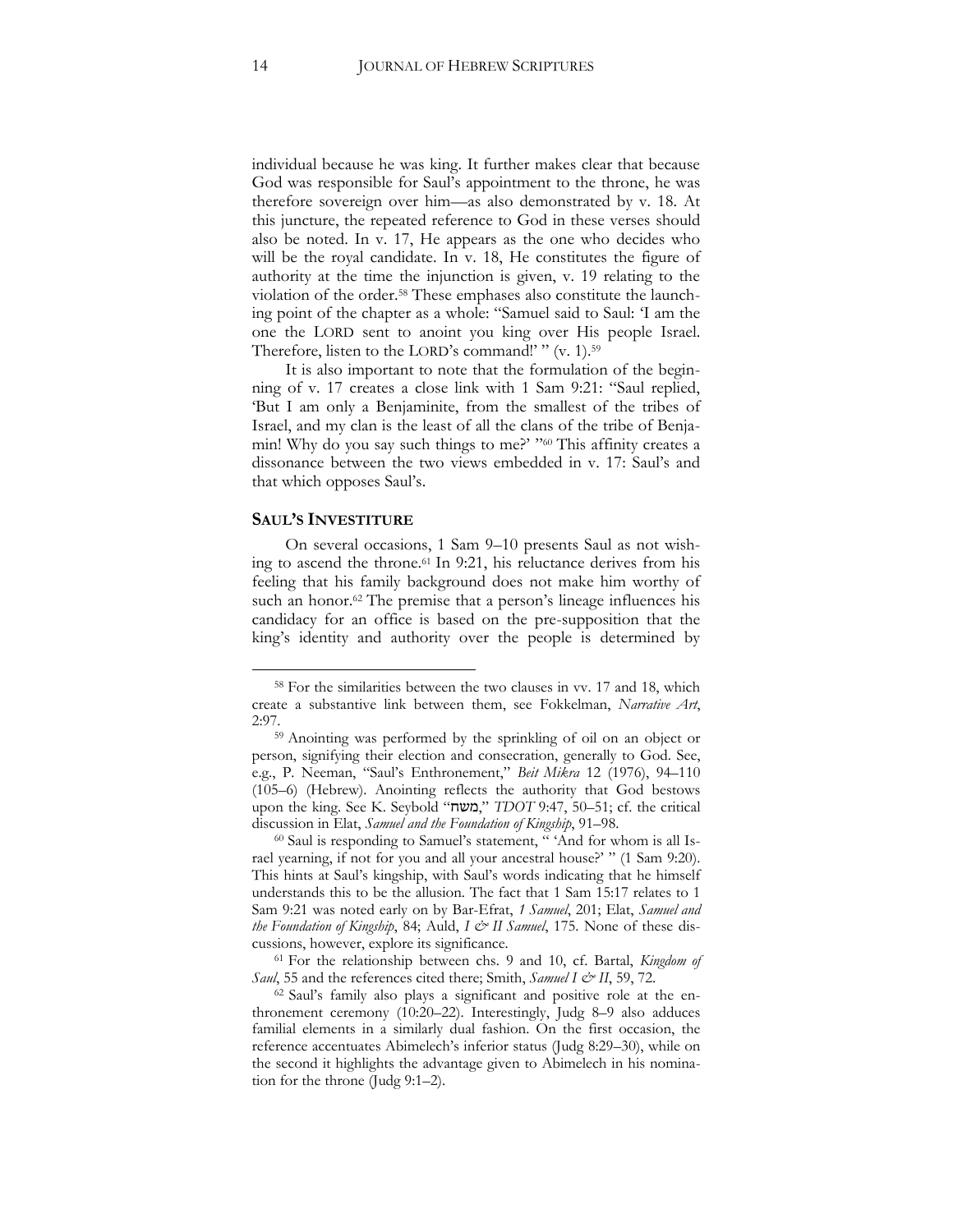human and social considerations. When he is inaugurated, Saul "hides among the baggage"  $(10:22)$ —an expression signifying hiding intended to convey his attempt to avoid being given the position.<sup>63</sup> In the wake of his behavior in 1 Samuel 9, it is reasonable to understand how, in his humility, Saul regarded his enthronement as witnessing to his personal qualities and the people's attitude towards him, and therefore hid.<sup>64</sup>

Saul's conduct in these chapters resembles that of a number of leaders at their investiture to a new office before they had imbibed the proper definition of their role and their relationship with God. Illustration of the affinity can strengthen my interpretation of Saul's behavior in 1 Sam 9–10. Moses, for example, did not desire to be appointed leader because of his personal traits: "But Moses said to the Lord: 'Please, O Lord, I have never been a man of words, either in times past or now that You have spoken to Your servant; I am slow of speech and slow of tongue' " (Exod 4:10). The premise that human attributes and suitability for the job were the parameters for electing a leader to be sent by God embodies the view that tests the leader on the basis of human criteria.

However, God made clear to Moses that his qualities did not constitute the grounds for his election. Rather, this decision rested solely on divine election, and was commissioned by God rather than Moses himself, who was merely the person being sent. This reproof is not only clearly indicated in God's word in vv. 11–12 but is also elucidated by a comparison of the occurrences of the noun אנוכי in the discussion between God and Moses in vv. 10–12. In v. 10, it refers to Moses and his limitations: אדני בי יהוה אל משה ויאמר לא איש דברים <u>אנכי</u> גם מתמול גם משלשם גם מאז דברך אל עבדך כי אנ<u>כי ל</u>שון אנכי "But Moses said to the LORD: 'Please, O Lord, I have never been a man of words, either in times past or now that You have spoken to Your servant; I am slow of speech and slow of tongue.'" In the continuation of the dialogue, however, God makes clear to Moses that He is the more important figure in ויאמר יהוה אליו מי שם פה לאדם :the context of his commissioning או מי ישום אלם או חרש או פקח או עור הלא <u>אנכי יהוה</u> ועתה לך <u>ואנכי</u> אהיה עם פיך והוריתיך אשר תדבר $\cdot$ "And the LORD said to him, 'Who gives man speech? Who makes him dumb or deaf, seeing or blind? Is it not I, the LORD? Now go, and I will be with you as you speak and will instruct you what to say"' (Exod 4:11-12).

<sup>63</sup> Cf. Segal, *Books of Samuel*, 80. According to Radak on 1 Samuel 10:22 (*Mikra*ʾ*ot Gedolot haKeter: 12 Samuel* [ed. M. Cohen; revised and augmented scientific ed.; Ramat Gan: Bar-Ilan University Press, 2001], 51), "*He is hiding amongst the supplies*—because he was fleeing from the office." But cf. the midrash he quotes at the end of this passage. The latter resembles that which was quoted by Rashi (in *Mikra*ʾ*ot Gedolot*, 51), apparently deriving from *Tanhuma Buber*, Vayikra 4 (Vilna, 1885), although the text is not identical (see esp. n. 4).

<sup>64</sup> Elat, *Samuel and the Foundation of Kingship*, 105; cf. Tsumura, *First Book of Samuel*, 298.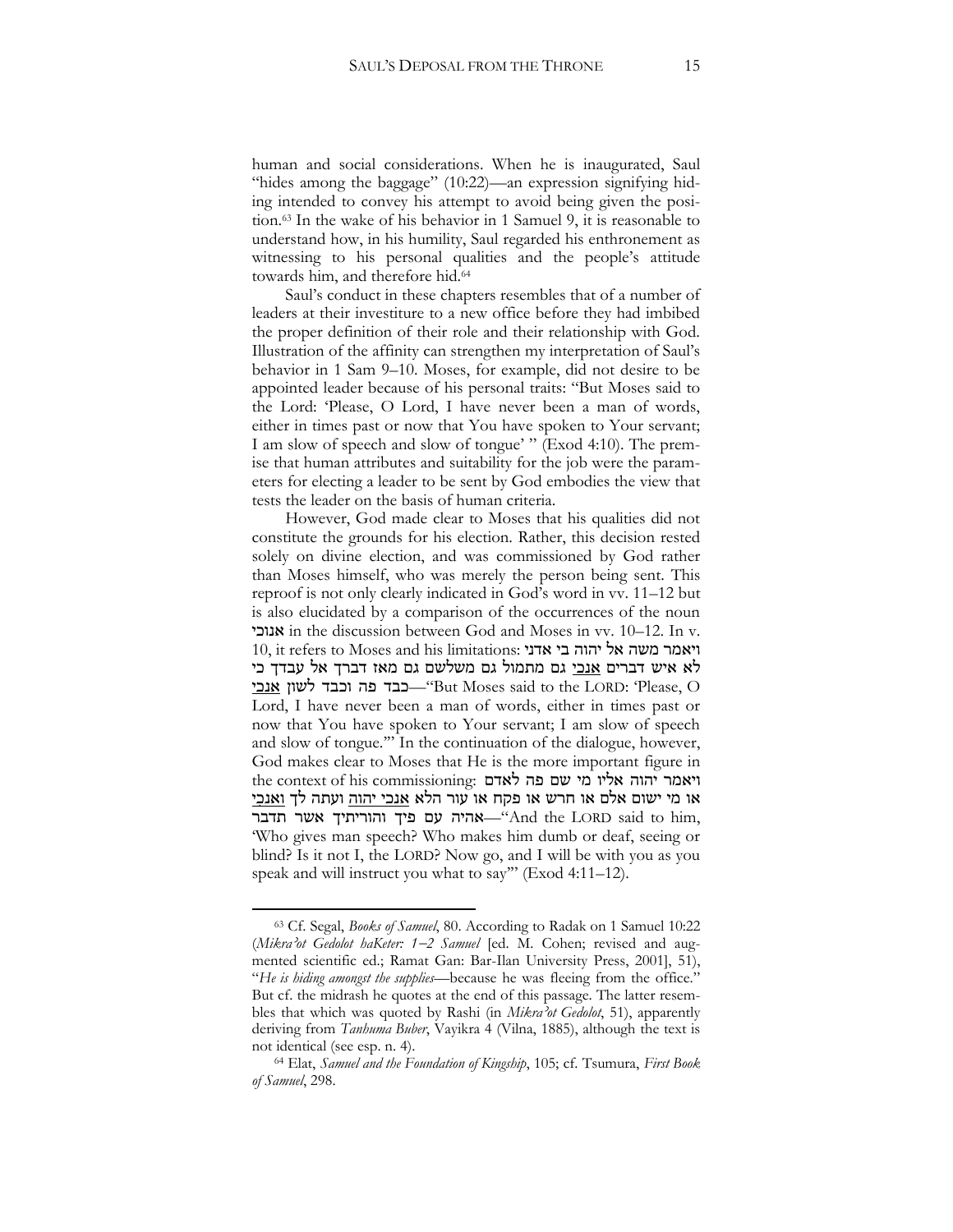Jeremiah responds to his prophetic calling in similar fashion: אמר אהה אדני יהוה הנה לא ידעתי דבר כי נער אנכי-"Ah, Lord GOD, I don't know how to speak, for I am still a boy" (Jer 1:6). Jeremiah acknowledges his human weaknesses and describes himself as אנכי. His reference to his personal capacities as indicating his suitability, or lack thereof, for the office resembles the commissioning of both Moses and Saul. God's answer thus clarifies that He gives the criteria for Jeremiah's commissioning and that Jeremiah will not speak on his own, human initiative but rather God will put the words that he needs into his mouth. In v. 7, God explicitly orders Jeremiah not to say אנכי נער"—I am still a boy"—telling him that his powers of speech are of no relevance to his appointment: "But go wherever I send you and speak whatever I command you." The recurrence of אנכי and the root ר"דב in Jeremiah's statement and God's reply demonstrates that God's words are a direct response to those uttered by Jeremiah. The continuation also highlights God's authority over Jeremiah and the source of his speech: "Have no fear of them, for I am with you to deliver you declares the LORD. The LORD put out His hand and touched my mouth, and the LORD said to me: Herewith I put My words into your mouth."<sup>65</sup>

Gideon also behaves in a similar way to Saul when God commissions him and explains their relationship: "The LORD turned to him and said, 'Go in this strength of yours and deliver Israel from the Midianites. I herewith make you My messenger' " (Judg 6:14). Gideon bases his refusal, however, on his inability to deliver the message and also on his socio-familial status: "He said to Him, 'Please, my lord, how can I deliver Israel? Why, my clan is the humblest in Manasseh, and I am the youngest in my father's household' " (v. 15). Judges 6 constitutes a prominent and explicit example of someone declining a position of leadership based on an inability to recognize divine commissioning—a circumstance elucidated by the fact that Gideon does not recognize the divine person who stands before him, nor acknowledge God's power to deliver (vv. 13, 17– 24).<sup>66</sup>

Saul's conduct in chs. 9–10 consequently reflects the weight he attributes to human regard for the monarch.<sup>67</sup> This stance even led him to disobey God's command. <sup>68</sup> Furthermore, Saul's

<sup>&</sup>lt;sup>65</sup> This correspondence is restricted by the fact that, being prophets, Moses and Jeremiah had no independent status but were explicitly God's envoys. The king, on the other hand—as Saul is presented in 1 Sam 9– 10—was an autonomous human ruler who was expected to accept God's authority and the legitimacy of his post on the basis of his election by God and submission to Him while in office.

<sup>66</sup> For other points of similarity between the two men and additional references, see Garsiel, *First Book of Samuel*, 76–83.

<sup>67</sup> Cf. Simon, "Saul and Jonathan," 462.

<sup>68</sup> This highlights the link with Achan's speech concerning what had been proscribed in Josh 7 (Garsiel, *First Book of Samuel*, 83–84). Like Saul,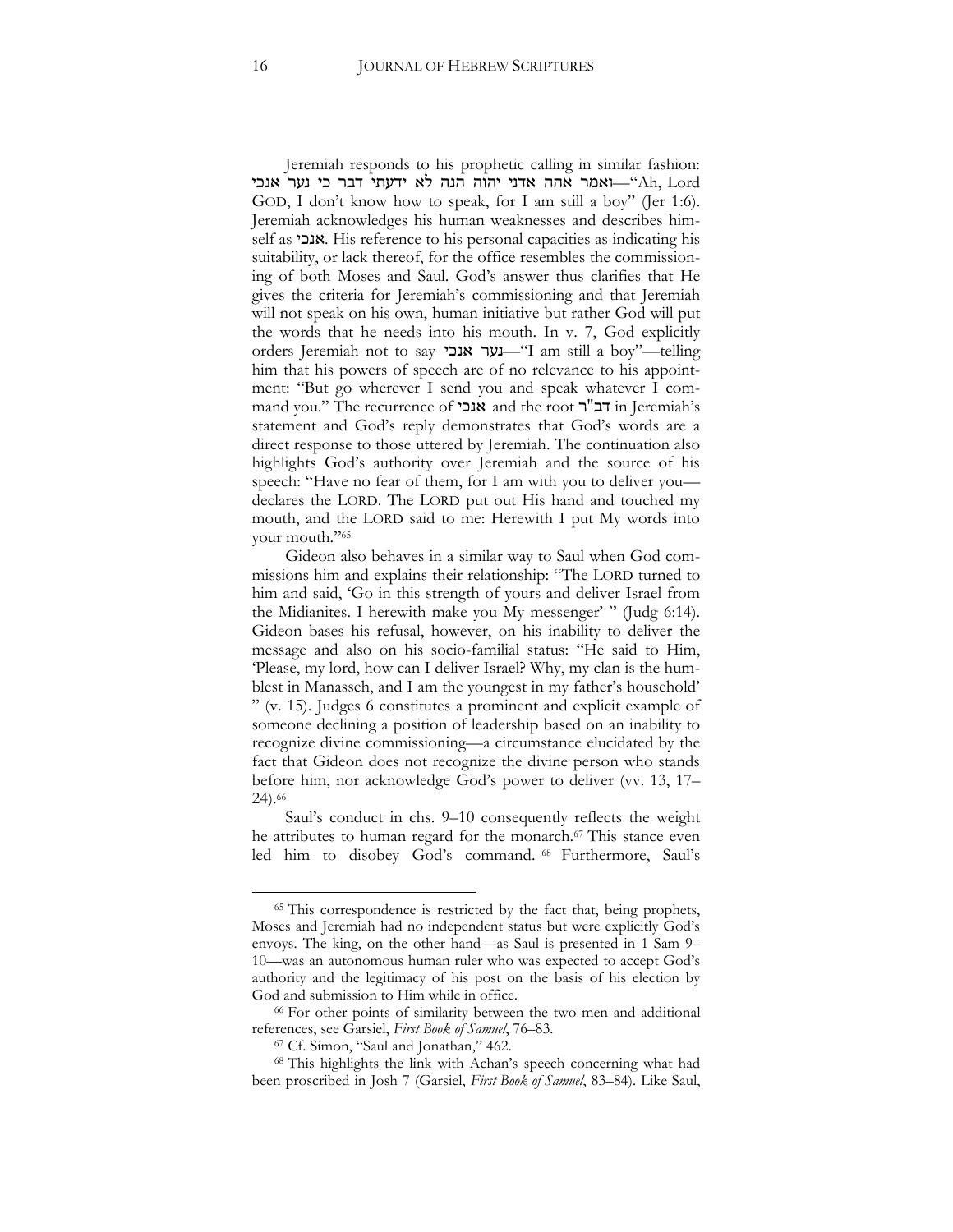stance—whether conscious or unconscious—annuls the importance and significance of God's choice of the king. Recognition of that fact would have precluded using human suitability as the key element in determining royal appointments—although, of course, this might sometimes have been present. <sup>69</sup> Likewise, although the verses relate to Saul's positive attributes, these are not presented as the reason for God's choice of him (9:16–17).

The implications of Saul's view of the monarchy as presented above, and the fact that his appointment to the throne was made in spite of his objections, partly explain the criticism these verses level towards Saul's stance. This is also evinced by the repeated stress on the divine source of his election (9:15–17; 10:1, 9, 24), including the casting of the lots (10:20–22).<sup>70</sup>

In light of the above, it is evident that when Samuel recalls Saul's refusal of the royal appointment )1 Sam 15:17a: קטן אם הלוא בעיניך אתה"—You may look small to yourself"), he is presenting Saul's attitude towards the monarchy. In the second half of v. 17, Samuel provides what—as God's agent—he regards as the legitimate view (ישראל התה וימשחך יהוה למלך על ישראל אתה ישראל את "you are the head of the tribes of Israel. The LORD anointed you king over Israel").<sup>71</sup> The latter accentuates the divine anointing, which cements the requirement to obey God's command and recognize Him as the ultimate, binding authority. The stance reflected in Samuel's word in v. 17 is consistent with other verses in the chapter, which serve to describe the divine character and

1

Achan's guilt was exposed by the casting of lots. His actions undermined the impression that the proscription was intended to create—i.e., that the war was God's war. Saul, who viewed himself as having been elected on the grounds of his personal attributes, likewise infringed upon God's authority and reign.

<sup>&</sup>lt;sup>69</sup> Cf. 1 Sam 9:2-21; 10:23, 24. See Neeman, "Saul's Enthronement," 104–5. Saul resembles Eliab, David's older brother, in appearance (1 Sam 16:7). 1 Samuel 16 levels explicit criticism against the focus on outward appearance, which may be interpreted as a veiled critique of the emphasis laid upon human factors in the account of Saul's investiture (Klein, *1 Samuel*, 99; Garsiel, *First Book of Samuel*, 82; G. Moberley, "Glimpses of the Heroic Saul," in C.S. Ehrlich [ed.], *Saul in Story and Tradition* [Tübingen: Mohr Siebeck, 2006], 81). See also Gunn, *Fate of King Saul*, 60; Tsumura, *First Book of Samuel*, 419. Cf. David's decline of the offer of marriage to Merab (1 Sam 18:18) and Michal (1 Sam 18:23), Saul's daughters. Although this exhibits stylistic and substantive similarities with Saul, it is directed against human initiative. While from 1 Sam 7:18 onwards David speaks with God and adduces his shortcomings in social and personal terms, he does not consider them sufficient to refuse the royal appointment. Rather, he emphasizes God's grace towards him and authority over him.

<sup>70</sup> On the term נגיד) 1 Sam 9:16; 10:1), see Elat, *Samuel and the Foundation of Kingship*, 85. For the casting of the lot, see H. Gross, "ל**כד**", *TDOT* 8:3; Simon, "Saul and Jonathan," 435. Cf. Josh 7:10–18 (S. Ahituv, *Joshua* [Mikra Leyisrael; Jerusalem: Magnes, 1995], 126 [Hebrew]).

<sup>71</sup> Cf. Demsky, "Confrontation," 102.